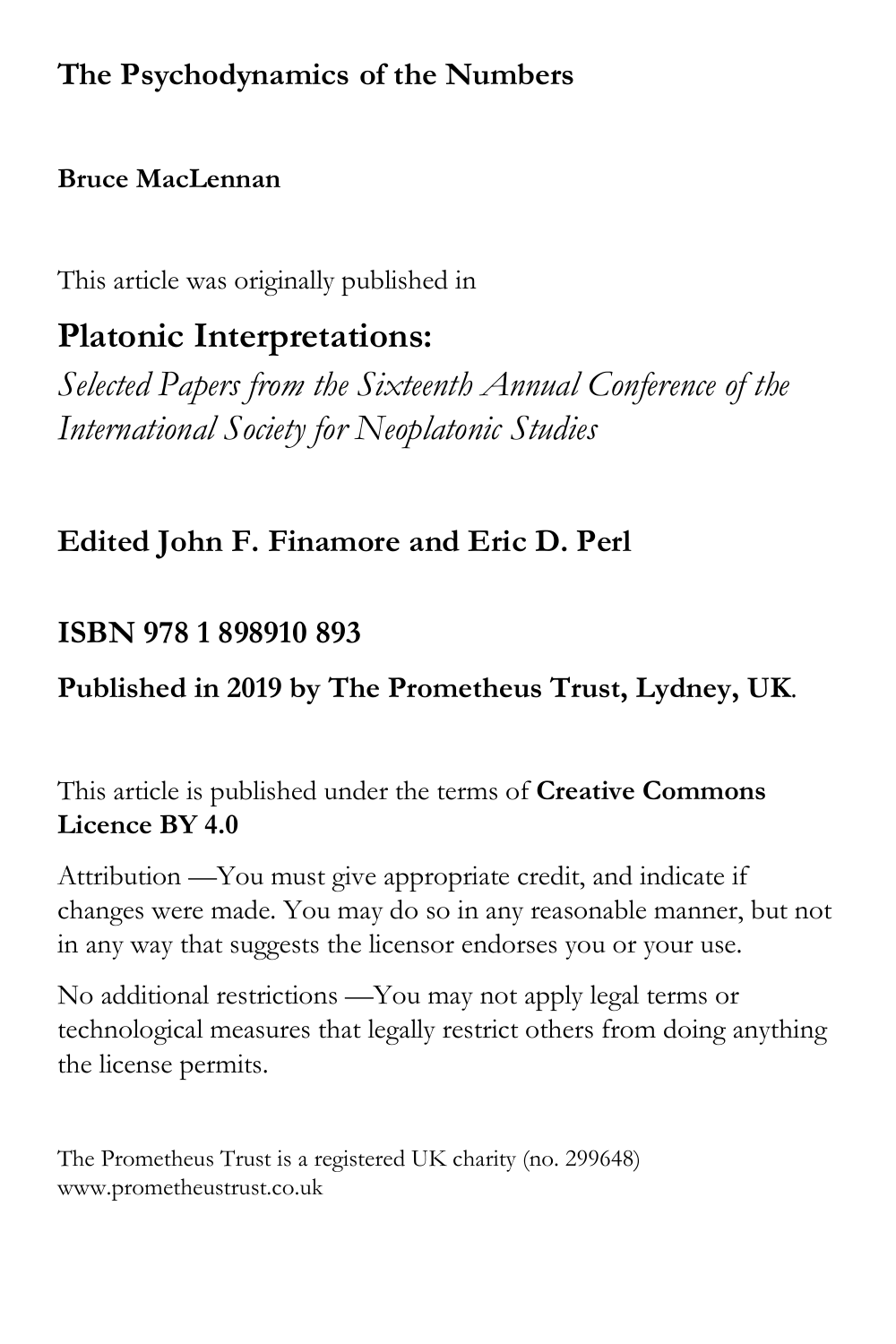### The Psychodynamics of the Numbers

#### Bruce MacLennan

#### Introduction

 Mathematical objects — numbers and geometric figures — pervade the Platonic tradition, from its Pythagorean roots through Plato himself and continuing on into Renaissance Neoplatonism.<sup>[1](#page-1-0)</sup> Indeed, mathematical objects are paradigms of the Platonic Forms and mathematics provides the ladder for ascending to them.<sup>[2](#page-1-1)</sup> Moreover, number has a spiritual dimension in Platonism, especially in its more Pythagorean manifestations. According to Syrianus and Iamblichus, Pythagoras said that number is the cause of gods, daimons, and divine things and is the root of their permanence (*diamonas*).[3](#page-1-2) The spiritual dimension of numbers is not peculiar to the Platonic tradition, of course, for it is found in many cultures and spiritual traditions.[4](#page-1-3)

 In this paper I argue that certain archetypal numbers are rooted in human psychology and neurophysiology, and therefore that they have an objective psychological reality. This is not a new observation, but this paper provides a detailed comparison between the arithmology in a particular Neoplatonic text and the psychodynamical aspects of the numbers revealed by Jungian analytical psychology. The text in question is the anonymous *Theologumena arithmeticae* (*Theology of Arithmetic*),<sup>[5](#page-1-4)</sup> which is dated to the mid-fourth century  $CE^6$  $CE^6$  It was sometimes attributed (incorrectly) to Iamblichus, but is in fact a compilation of extracts from Nicomachus' *Theologumena* 

i,

<sup>1</sup> E.g., *Timaeus*, *Republic*, *Laws*, *Meno*, *Critias*.

<span id="page-1-1"></span><span id="page-1-0"></span><sup>2</sup> Ascending from *dianoia* to *noêsis* in *Rep*. bks. 6, 7. Only dialectic can reach the first principle, but the eye of the soul must first be opened by her handmaids, the mathematical sciences (*R*. 7.533a,c–d).

<span id="page-1-2"></span><sup>3</sup> Laks & Most (2016) 18R46.

<span id="page-1-3"></span><sup>4</sup> E.g., Feuerstein (1994), Schimmel (1993). Von Franz (1974) discusses the numerical archetypes with evidence from several cultures.

<span id="page-1-5"></span><span id="page-1-4"></span><sup>&</sup>lt;sup>5</sup> The Greek text is cited by page and line number from the de Falco edition, henceforth *TA*. Translations are from Waterfield (1988) unless otherwise stated. <sup>6</sup> Waterfield (1988) 23.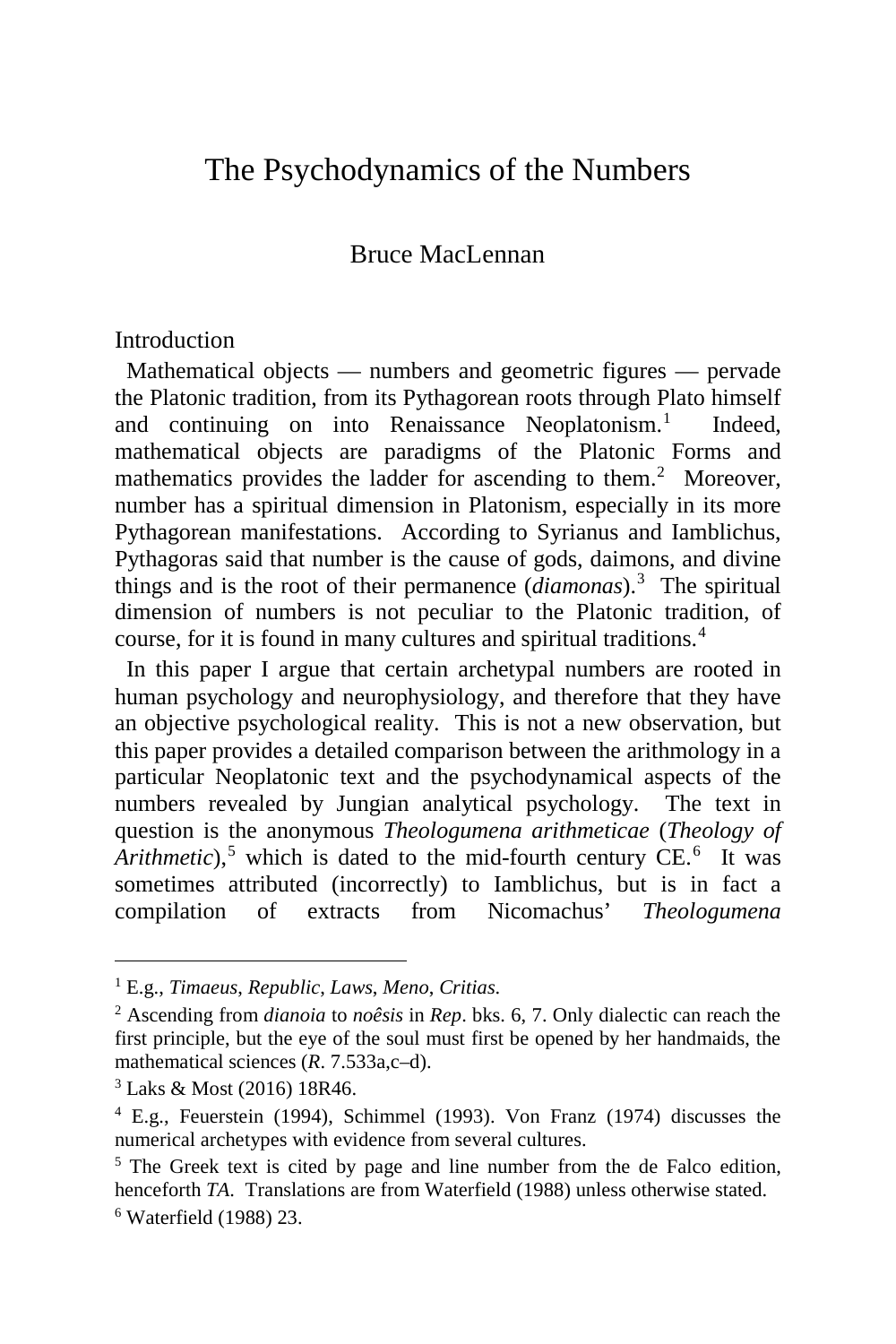*arithmeticae*, otherwise surviving only as a summary in Photius' *Biblioteca* 187, and of extracts from Anatolius' *De decade*, as well as other material.[7](#page-2-0)

 In this paper I will argue that certain mathematical objects, in addition to their mathematical existence, have an objective *psychological* reality, for they are rooted in the neuropsychology of the brain and structure human psychodynamics. These are the mathematical objects that are potent and numinous in human experience and include the archetypal numbers, such as the Monad, Dyad, Triad, and Tetrad, and fundamental geometrical forms, such as circles, triangles, and mandala-like figures. I will argue further that the archetypal numbers, as innate, unconscious psychodynamical Forms inherent in the human psyche, have qualitative psychological properties in addition to the quantitative properties studied in mathematics. Indeed, this is the valid core of Pythagorean arithmology, as found in the *Theologumena* and similar texts. Therefore, a complete contemporary Platonic philosophy of mathematics should comprehend the inherent qualitative properties of the archetypal numbers in addition to their more familiar quantitative properties.

 The connection between psychology and the spiritual aspects of mathematics is provided by the archetypes of the collective unconscious, which C. G. Jung investigated. He observed that below our personal unconscious minds, with its content derived largely from individual experience, our unconscious minds have a common collective level, with content derived from our evolution as a species. Jung borrowed the term "archetype" from Neoplatonism $\delta$  and connected the archetypes with the Platonic Forms insofar as they have psychological effects. He said, for example, "'Archetype' is an explanatory paraphrase of the Platonic  $\epsilon \tilde{i} \delta \tilde{o} \zeta$ ,<sup>"[9](#page-2-2)</sup> and he defined the archetypes as "active living dispositions, ideas in the Platonic sense, that preform and continually influence our thoughts and feelings and actions. $10$ 

<span id="page-2-0"></span><sup>7</sup> Waterfield (1988) 23; O'Meara (1989) 15n24.

<span id="page-2-1"></span><sup>8</sup> Jung (*CW* 9, pt. 1) ¶5 cites its use by Plotinus, Philo Judaeus, Irenaeus, pseudo-Dionysius, and the *Corpus Hermeticum*. Citations to Jung's *Collected Works* (*CW*) are by paragraph number.

<span id="page-2-2"></span><sup>9</sup> Jung (*CW* 9, pt. 1) ¶5.

<span id="page-2-3"></span><sup>10</sup> Jung (*CW* 8) ¶154.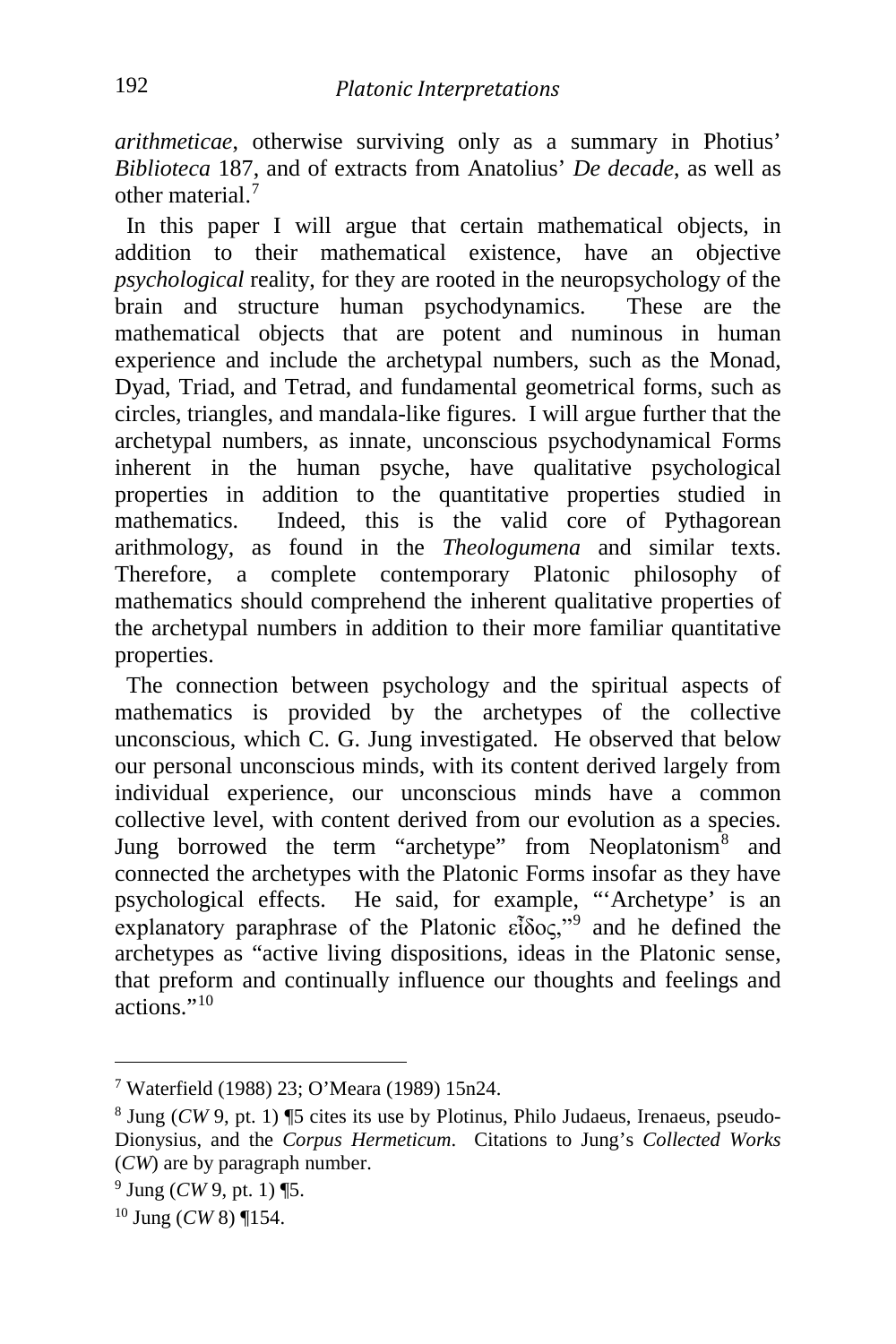In his later writings, Jung stressed that the archetypes are not innate images, but unconscious dynamical forms that regulate cognition and behavior. As innate structures in the psyche, Jung compared the archetypes with the instincts, which may be defined as inherited patterns of behavior and cognition: "To the extent that the archetypes intervene in the shaping of conscious contents by regulating, modifying, and motivating them, they act like the instincts."[11](#page-3-0) Anthony Stevens, a Jungian analyst, has explored at length the archetypes as the unconscious psychical aspects of the instincts.<sup>[12](#page-3-1)</sup> When activated by an associated *releasing stimulus* (which might be internal), the archetype begins to regulate conscious perception, motivation, affect, and cognition in order to fulfill its biological function. These releasing stimuli, which may be either innate or learned, are experienced as numinous symbols on account of their ability to activate an archetype. The archetype itself is unconscious, but can be investigated through its effects on conscious experience.

"The concept of the archetype," according to Jung, "is derived from the repeated observation that, for instance, the myths and fairytales of world literature contain definite motifs which crop up everywhere."<sup>[13](#page-3-2)</sup> As universal aspects of human psychology, the archetypes are the wellspring from which arise the pantheons of the world's religions.<sup>[14](#page-3-3)</sup> Indeed, through its influence on conscious perception, motivation, affect, and cognition, an activated archetype can quite literally possess a person, disposing them to behave in accord with the archetype's biological function, that is, to achieve its ends.<sup>[15](#page-3-4)</sup> The Jungian practice of *active imagination* and Neoplatonic theurgy both use symbols to activate archetypal figures, which behave as independent personalities, permitting the practitioner to interact with them.[16](#page-3-5) The *Chaldean Oracles* and Jung's *Red Book* are comparable products of these theurgical practices.<sup>[17](#page-3-6)</sup> When archetypal images and themes appear in

<span id="page-3-0"></span><sup>11</sup> Jung (*CW* 8) ¶404.

<span id="page-3-1"></span> $12$  Stevens (2003). See also Sabini (2000).

<span id="page-3-2"></span><sup>13</sup> Jung (*CW* 10) ¶847.

<span id="page-3-3"></span> $14$  MacLennan (2003).

<span id="page-3-4"></span><sup>15</sup> von Franz (1980), MacLennan (2006a).

<span id="page-3-5"></span><sup>16</sup> Jung (1997), MacLennan (2005, 2006b).

<span id="page-3-6"></span><sup>17</sup> Jung (2009). Kingsley (2018) emphasizes the prophetic character of the *Red Book* and of its production, observations that strengthen the comparison with the *Chaldean Oracles*.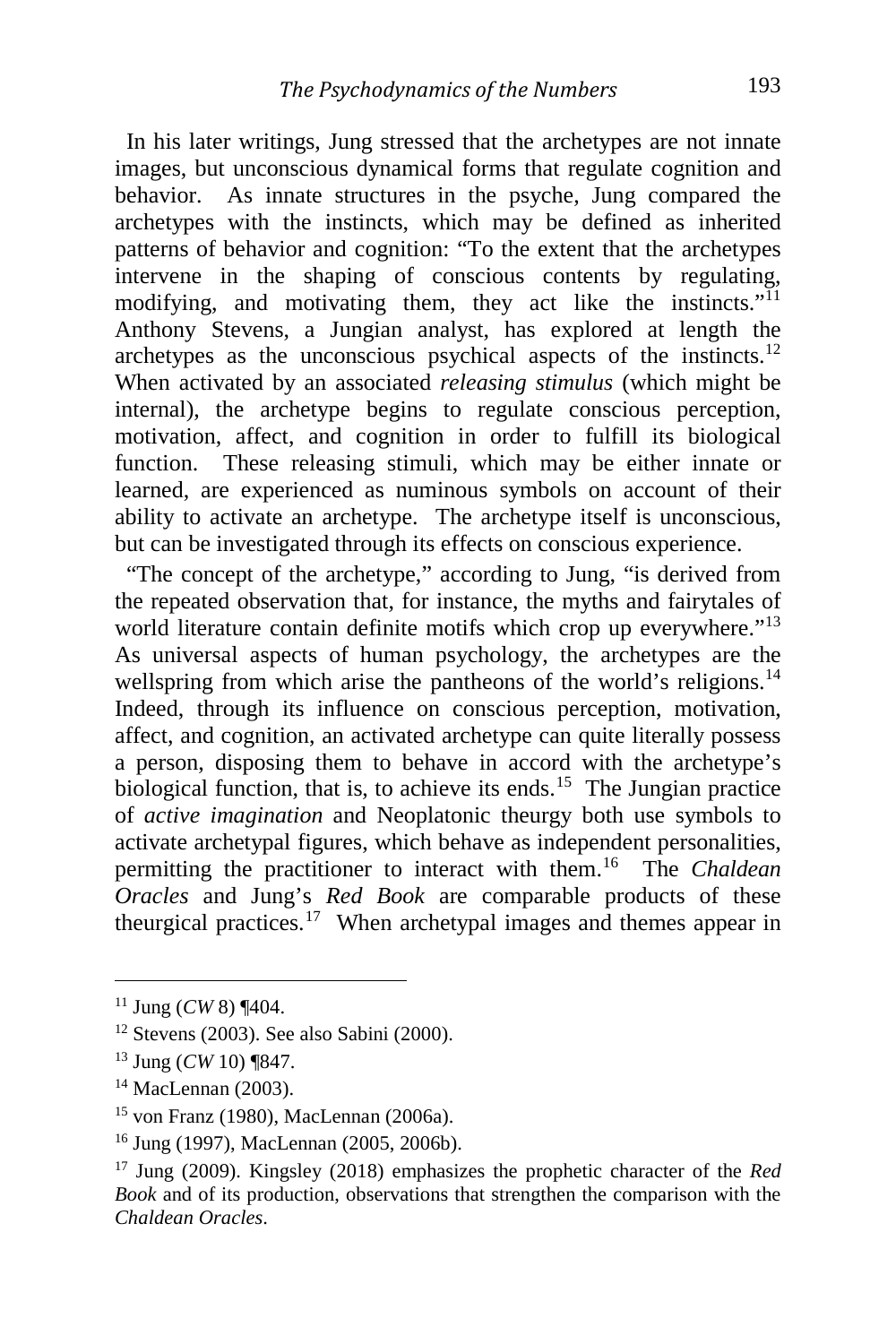dreams or in active imagination, they may be *amplified* by association and by comparison with myths and symbols from various cultures, which provides evidence for their archetypal character and significance. $18$ 

 As innate aspects of the human psyche, the archetypes are rooted in our neurophysiology. Jung says, "the biological instinctual psyche, gradually passes over into the physiology of the organism and thus merges with its chemical and physical conditions."<sup>[19](#page-4-1)</sup> This does not make the archetypes any less real; on the contrary, they are phenomenologically objective, that is, publicly verifiable stable phenomena of human experience.<sup>[20](#page-4-2)</sup> They can be investigated through *neurophenomenology*, that is, through a combination of experimental phenomenology and neuroscience.<sup>[21](#page-4-3)</sup> To date, the archetypes have been investigated primarily through phenomenology and psychoanalysis, including dream analysis, active imagination, and amplification, but progress in neuroscience may allow us to discover the neurophysiological processes underlying the archetypes.

#### Numbers as Archetypes

 To understand the universal qualitative aspects of the archetypal numbers, it is necessary to make a short digression through the neuropsychology of number. Human perception of small numbers is just as innate as is our perception of shape, color, size, and spatial relation. In common with some other animals, we have an innate number sense; that is, we can directly perceive the number of objects in a group without explicit counting.<sup>[22](#page-4-4)</sup> For humans this is limited to six or seven objects unless the objects are arranged in a regular pattern. We can also perceive numerosity in sound or light sequences up to three or four.<sup>[23](#page-4-5)</sup> In general, our number perception is correct up to four, and its accuracy decreases linearly up to about eight; reaction time is

<span id="page-4-0"></span><sup>18</sup> Jung (1983) 413.

<span id="page-4-1"></span><sup>19</sup> Jung (*CW* 8) ¶420.

<span id="page-4-2"></span><sup>20</sup> MacLennan (2003).

<span id="page-4-3"></span> $21$  MacLennan (2019).

<span id="page-4-4"></span> $22$  Lakoff and Núñez (2000) ch. 1, 51. Butterworth (1999a) and (1999b) are popular introductions to the topic of innate arithmetic and numerosity; they appear to be identical, but with different pagination. For a dissenting view, see Núñez (2017) and a reply by Nieder (2107).

<span id="page-4-5"></span> $23$  Lakoff and Núñez (2000) 16, 21–22.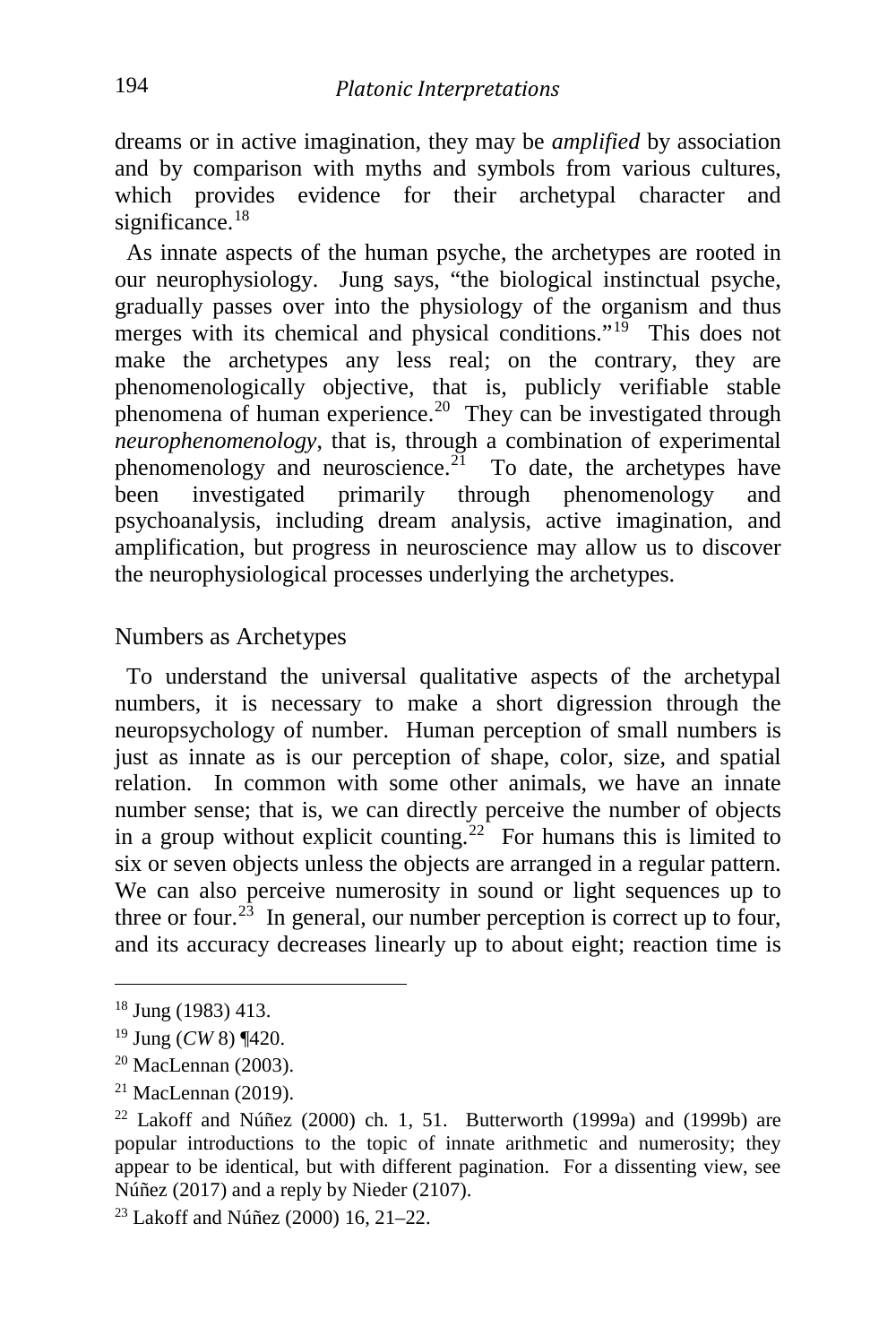about 600 milliseconds up to four objects and increases linearly to 800 milliseconds for about seven objects.<sup>24</sup> These are not learned skills, for infants from four days to a few months old already exhibit number perception;[25](#page-5-1) they also exhibit *innate arithmetic*, that is, the ability to recognize sums and differences, for numbers up to three or four.<sup>[26](#page-5-2)</sup>

 Recent neuroimaging studies have identified a region in the brain, in the right posterior parietal cortex, in which small numbers are represented.<sup>27</sup> It is approximately rectangular,  $2\times 3$  cm in size, with the areas that respond to the numbers one to seven arranged in order; more area is devoted to the smaller numbers, which are represented with greater accuracy. Similar regions have been found in non-human primates and crows, which also exhibit number perception.<sup>[28](#page-5-4)</sup> It has been established that these neurons are responding to the *number* of objects in a group, and not to other characteristics, such as their individual size, spatial extent, density, arrangement, shape, or total area.[29](#page-5-5)

 In addition to this innate direct perception of *numerosity*, the number of objects in a group, we can also perceive *equinumerosity*, the one-toone correspondence between the objects in two groups, up to about sixteen.<sup>[30](#page-5-6)</sup> In addition, by the age of fifteen months, infants understand numerical order.<sup>[31](#page-5-7)</sup>

 Our innate qualitative understanding of number also involves our direct perception of symmetry, which is exhibited by infants and some non-human animals.[32](#page-5-8) The most salient symmetry is *reflection* or *mirror symmetry*, which can be recognized in 100 milliseconds.<sup>33</sup> A

i,

<span id="page-5-9"></span><sup>33</sup> Tyler (2002) 14, 26.

<sup>24</sup> Lakoff and Núñez (2000) 19–20.

<span id="page-5-1"></span><span id="page-5-0"></span> $25$  Lakoff and Núñez (2000) 16.

<span id="page-5-2"></span><sup>26</sup> Lakoff and Núñez (2000) 15–18.

<span id="page-5-3"></span> $27$  Harvey, Klein, Petridou, and Dumoulin (2013). They identify the specific region as in the "posterior superior parietal lobule, centered at mean (SD) Montreal Neurological Institute  $x, y, z$  coordinates of 23 (4),  $-60$  (7), 60 (7) (18)," in Brodmann area 7. There is a similar area in the left hemisphere, but it does not have an equally precise representation of numerosity.

<span id="page-5-4"></span><sup>28</sup> Wagener, Loconsole, Ditz, and Nieder (2018).

<span id="page-5-5"></span><sup>29</sup> Harvey, Klein, Petridou, and Dumoulin (2013).

<span id="page-5-6"></span><sup>30</sup> Crossley (2007) 82.

<span id="page-5-7"></span><sup>31</sup> Lakoff and Núñez (2000) 18.

<span id="page-5-8"></span><sup>32</sup> Tyler (2002) 25.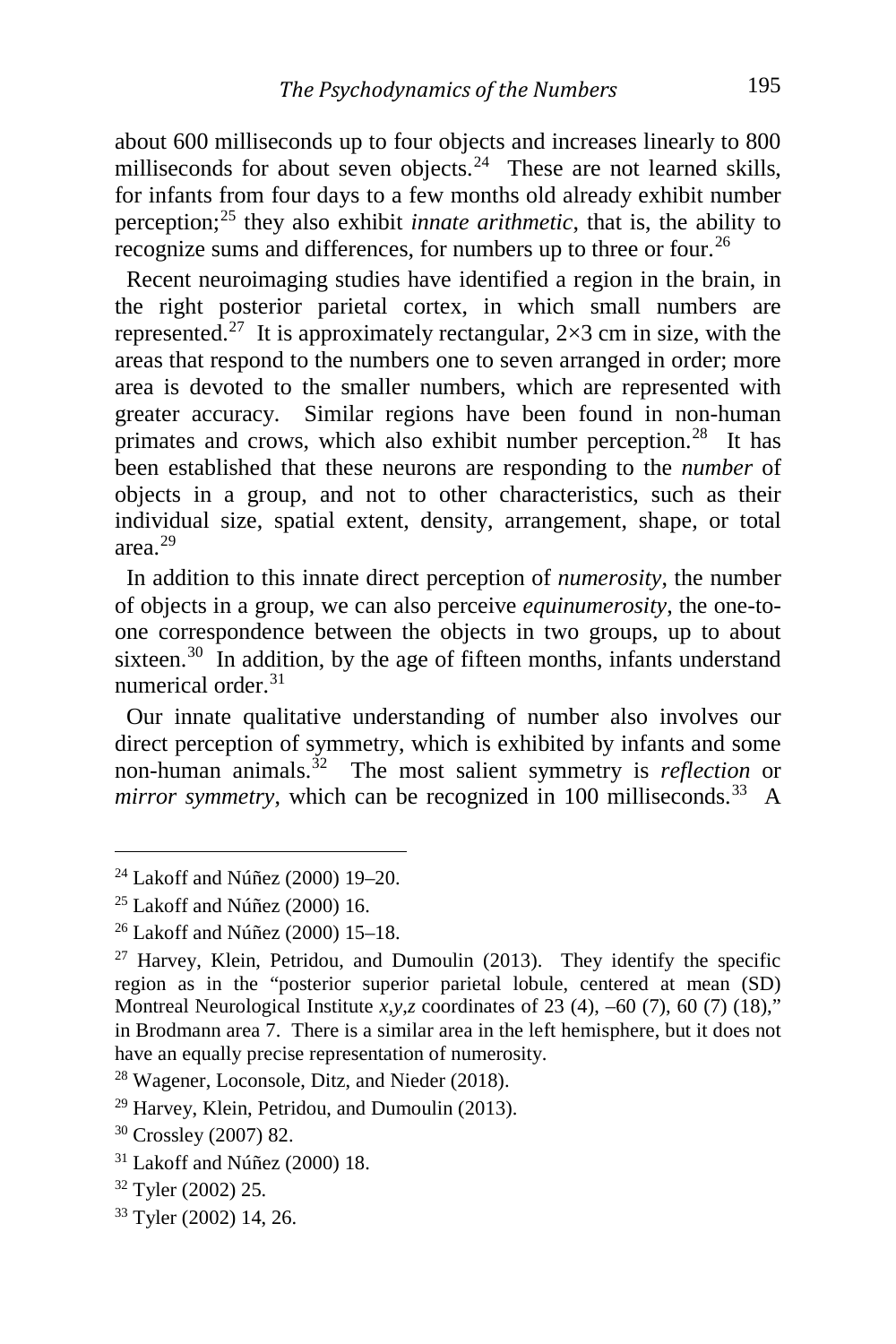possible evolutionary explanation of its salience is that it often betrays the presence of an animal, for animals have external bilateral symmetry to facilitate motion and perception on the surface of the earth.<sup>34</sup> Moreover, perceiving a mirror symmetry, such as paired eyes, can indicate that you are the focus of attention of another animal, which is important for survival.<sup>[35](#page-6-1)</sup> Vertical axes of symmetry are the easiest to perceive, but reflections across other axes are also easily perceived in context.<sup>[36](#page-6-2)</sup> In addition we are able to perceive directly other kinds of symmetry, such as *translation symmetry*, in which an object is repeated one or more times, and *rotational symmetry*. [37](#page-6-3)

 So far, we have considered our innate ability to *perceive* certain small numbers and symmetries, but we also have the ability to *imagine* them. For example, we can easily imagine regular arrangements of small numbers of objects. We find these in the Pythagorean *figurate numbers*, in which some number of dots are arranged in a triangle, square, rectangle, pentagon, or other shape; they exhibit mirror, rotation, and translation symmetry. I believe we can easily visualize figurate numbers up to about nine, and higher numbers in a few special cases such as twelve, sixteen, and twenty. Other common ways of imagining numbers are as regular convex polygons, such as pentagons and hexagons, and regular star polygons, such as pentagrams and hexagrams. I think these are easily visualized up to about eight. These natural and probably innate ways of visualizing numbers are their archetypal images.

 In summary, we have neuropsychological evidence for an innate rudimentary unconscious understanding of small numbers and of arithmetical relations among them. Therefore we have an immediate grasp of these relations, which structures the corresponding numerical archetypes. At this time, however, neuropsychology is limited in what it can tell us about these archetypes, and much of what we know comes from Jungian psychoanalytic techniques, which will be our focus.

 Psychologically, besides the passive aspects that we have considered so far, the archetypal numbers have active aspects. In their passive aspect, numbers appear as archetypal images in perception and

<span id="page-6-0"></span><sup>34</sup> Tyler (2002) 4–6.

<span id="page-6-1"></span><sup>35</sup> Tyler (2002) 8.

<span id="page-6-2"></span><sup>36</sup> Tyler (2002) 31, 44.

<span id="page-6-3"></span><sup>37</sup> Tyler (2002) 12, 26–28.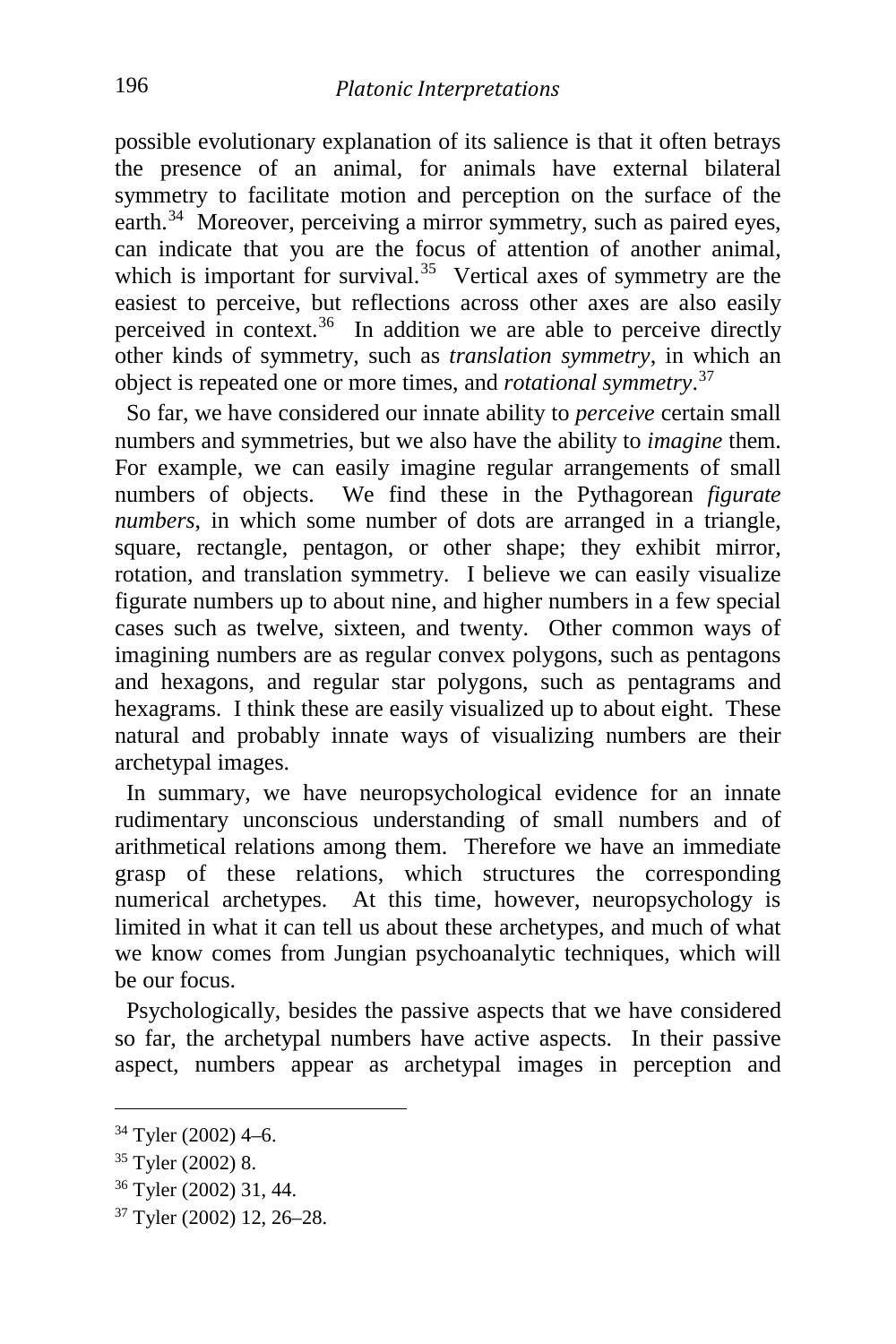imagination, but like other archetypes, the numbers are fundamentally subconscious dynamical forms that regulate perception, affect, motivation, and behavior. That is, the archetypal numbers are psychodynamically active, which will be a central topic in this article.

How far can we extend this account of the archetypal numbers? Some people argue that the archetypal numbers do not extend beyond the Tetrad.[38](#page-7-0) Based, however, on neuropsychological evidence and the numerological tradition, I'm inclined to think they extend a bit larger, but are likely encompassed in the Decad, or perhaps the Dodecad.

 Jung considered the archetypal numbers to be fundamental to depth psychology, remarking that number "may well be the most primitive element of order in the human mind."[39](#page-7-1) He assigned their investigation to Marie-Louise von Franz, and in her book *Number and Time* she explains that numbers are not mere quantities, but have four principal aspects:[40](#page-7-2)

- I. Quantitative
- II. Geometric
- III. Algebraic
- IV. Qualitative

Qualitatively, each of the archetypal numbers has an individual character.<sup>41</sup> She quotes Henri Poincaré, who said, "Every whole number is detached from the others, it possesses its own individuality, so to speak."[42](#page-7-4) The first four numbers in particular stand out for their rich archetypal structure. Karl Menninger claims that in all languages the words for one to four are etymologically adjectives, implying that they are qualities, but the words for larger numbers are not adjectives. $43$  Likewise, von Franz claims, Plato recognized the archetypal character of these numbers by using substantives in  $-\alpha \zeta$  such as *monas*, *duas*, *trias*, *tetras*. [44](#page-7-6) Theon of Smyrna says these words name the intelligible principles of the sensible numbers, the latter

<span id="page-7-0"></span><sup>38</sup> Crossley (2007) 82.

<span id="page-7-1"></span><sup>39</sup> Jung (*CW* 8) ¶870.

<span id="page-7-2"></span><sup>40</sup> von Franz (1974) 75–76.

<span id="page-7-3"></span><sup>41</sup> von Franz (1974) 60–61, 101n1.

<span id="page-7-4"></span><sup>42</sup> von Franz (1974) 60.

<span id="page-7-5"></span><sup>43</sup> Menninger (1992) 18–32. See also von Franz (1974) 114–115.

<span id="page-7-6"></span><sup>44</sup> von Franz (1974) 67n19; *Phaedo* 101C3–4, 105C10.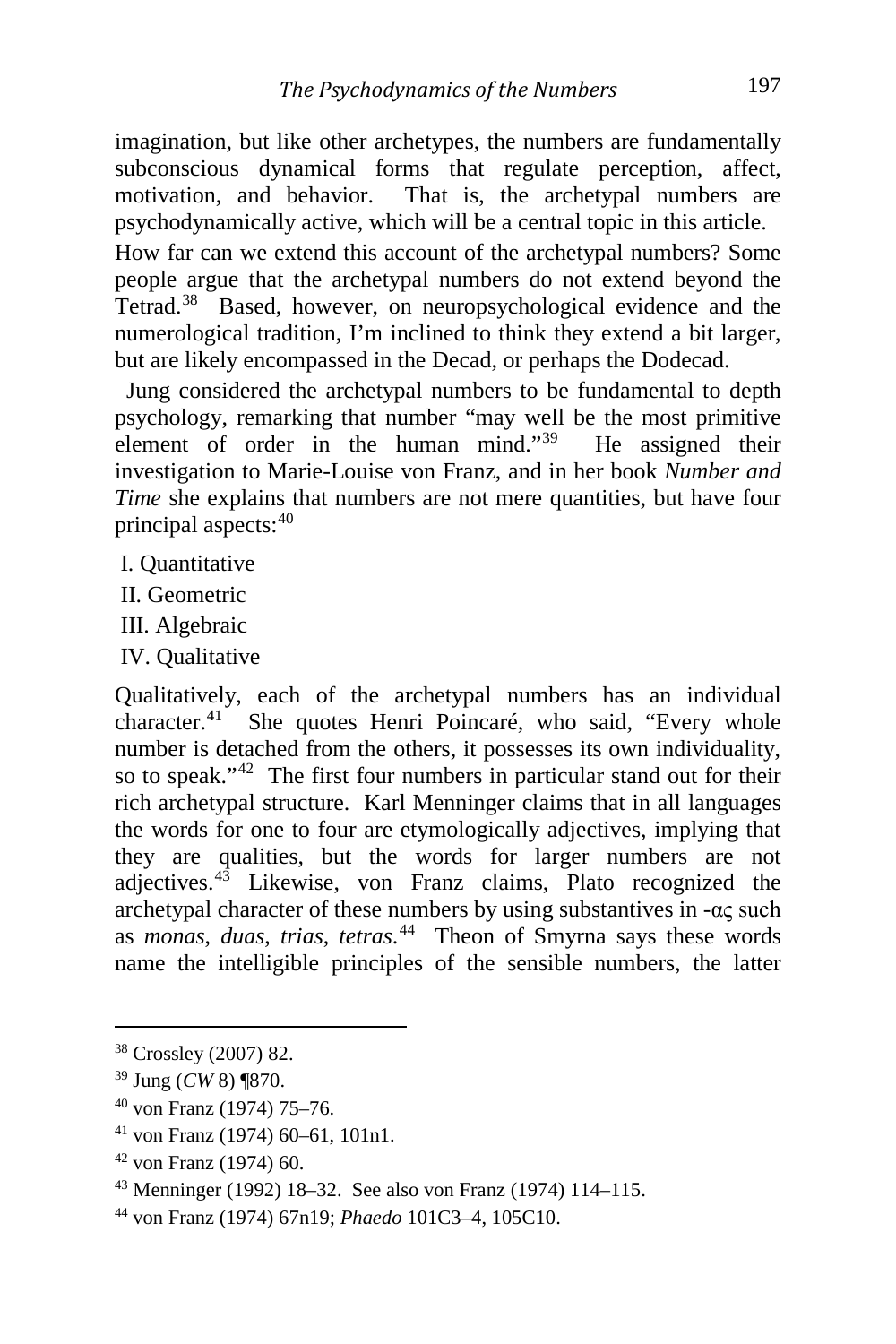denoted by adjectives such as *hen*, *duo*, *tria*, and *tettares*. [45](#page-8-0) The difference is between essence and quantity.

 There is no explicit ontology of numbers in the *Theologumena*, but some relevant aspects of it can be inferred from Nicomachus and Iamblichus.[46](#page-8-1) Ordinary "scientific" (*epistêmonikos*) mathematics was discussed in the "minor arithmetics," such as Nicomachus' surviving *Introduction to Arithmetic*, Iamblichus' *On Pythagoreanism* IV, and Anatolius' *Arithmetical Introductions* (surviving only in fragments). These dealt with mathematics as intermediate between the sensibles and the Forms and reflect mathematics as a ladder to draw the inner eye up to pure being. However, Nicomachus seems to have taken the Numbers themselves as prior to the Forms and indeed as their principles, the highest form of being. The Forms then are properties or characteristics of the Numbers and subordinate to them. These divine Numbers (transcending the intelligible, ideal numbers) were treated in the "major arithmetics," such as his *Theologumena*, Anatolius' *De decade*, the Pythagorean *Sacred Discourse*, Iamblichus' *On Pythagoreanism* VII, $^{47}$  $^{47}$  $^{47}$  and our anonymous text, where the numbers are assimilated to gods and apprehended through "higher insight" (*kata kreittous ennoias*).[48](#page-8-3) As a consequence, the higher arithmetic serves the role of dialectic in Plato's *Republic*.

 Von Franz says that, like other archetypes, the numbers manifest distinctly in consciousness, but that they interconnect and interpenetrate each other in the unconscious. She calls each a *hen-topan* to signify that each number is an aspect of the numbers as a whole; they are all differentiated aspects of the *One-continuum*. [49](#page-8-4) The natural numbers are genuine symbols, pregnant with meaning, capable of activating the archetypes from which they emanate.<sup>50</sup> They have inherent dynamism for, like all archetypes, they are innate forms of activity.[51](#page-8-6) Likewise, they are autonomous, for the archetypes can

i,

<span id="page-8-0"></span><sup>45</sup> Theon Smyrnaeus, *Exp. rerum math.* (Hiller) 20, 5–11. See also Kalvesmaki (2006) 286, 290.

<span id="page-8-1"></span><sup>46</sup> Here I follow O'Meara (1989) 16–22, 76–85.

<span id="page-8-2"></span><sup>47</sup> O'Meara (1989) 76–85.

<span id="page-8-3"></span><sup>48</sup> O'Meara (1989) 228–229, quoting Iamblichus in Psellus.

<span id="page-8-4"></span><sup>49</sup> von Franz (1974) 62, 65–66.

<span id="page-8-5"></span><sup>50</sup> von Franz (1974) 73–74.

<span id="page-8-6"></span><sup>51</sup> von Franz (1974) 73–74.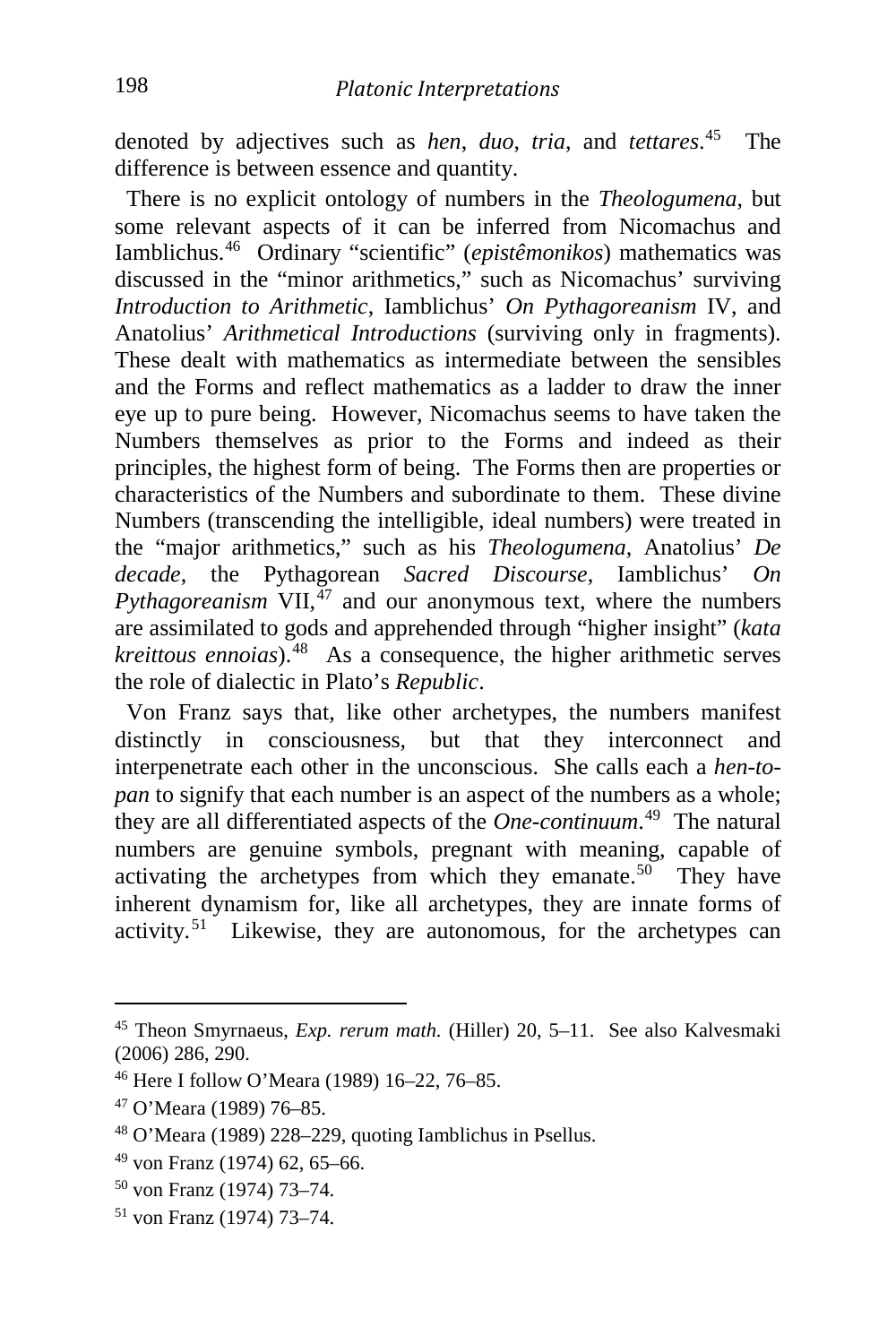behave like independent beings,<sup>[52](#page-9-0)</sup> and thus it is not unreasonable that the *Theologumena* identifies numbers with gods, or that gods descend from the *henads*. Therefore, von Franz says, "each number must be thought of as containing a specific activity that stands forth like a field of force."[53](#page-9-1)

 Each of the archetypal numbers has an individual character, but the first four numbers are preeminent for their rich psychological structure. Psychologically, according to von Franz, "One comprises wholeness, two divides, repeats, and engenders symmetries, three centers the symmetries and initiates linear succession, four acts as a stabilizer by turning back to the one as well as bringing forth observables by creating boundaries."[54](#page-9-2) In this article I will address them in order, comparing their psychodynamical structure as archetypal numbers with their descriptions in the *Theologumena*. Certainly, some of the associations in this text are based on false etymologies and simple numerical relationships, but we will see there is a core of insight into the archetypal numbers.

 It is reasonable to ask whether any similarities between Jungian descriptions of the archetypal numbers and their symbolic meanings as presented in the *Theologumena* and related texts is a consequence of Jung's and von Franz's familiarity with these sources. Although it is reasonable to suppose that Jung was acquainted with them, there are no direct references to the *Theologumena* in the twenty volumes of Jung's *Collected Works*, nor are there references to Theon Smyrnaeus, to Anatolius, or to Nicomachus' *Arithmetic*. [55](#page-9-3) Likewise, von Franz does not cite these works. There are indeed numerous references in both authors to Pythagoras and to Pythagorean and neo-Pythagorean ideas from other sources. These, along with arithmological parallels from non-European cultures, provide material for Jungian amplification, that is, for exploring the archetypal structure of the numbers revealed by analysis.

<span id="page-9-0"></span><sup>52</sup> von Franz (1974) 74.

<span id="page-9-1"></span><sup>53</sup> von Franz (1974) 75.

<span id="page-9-2"></span><sup>54</sup> von Franz (1974) 74.

<span id="page-9-3"></span><sup>55</sup> In the context of discussing hermaphroditic deities from several cultures, Jung (*CW* 12) ¶436n41 does cite Zeller on Nicomachus' statement that God is oddeven and thus male-female (see the discussion of the Monad below).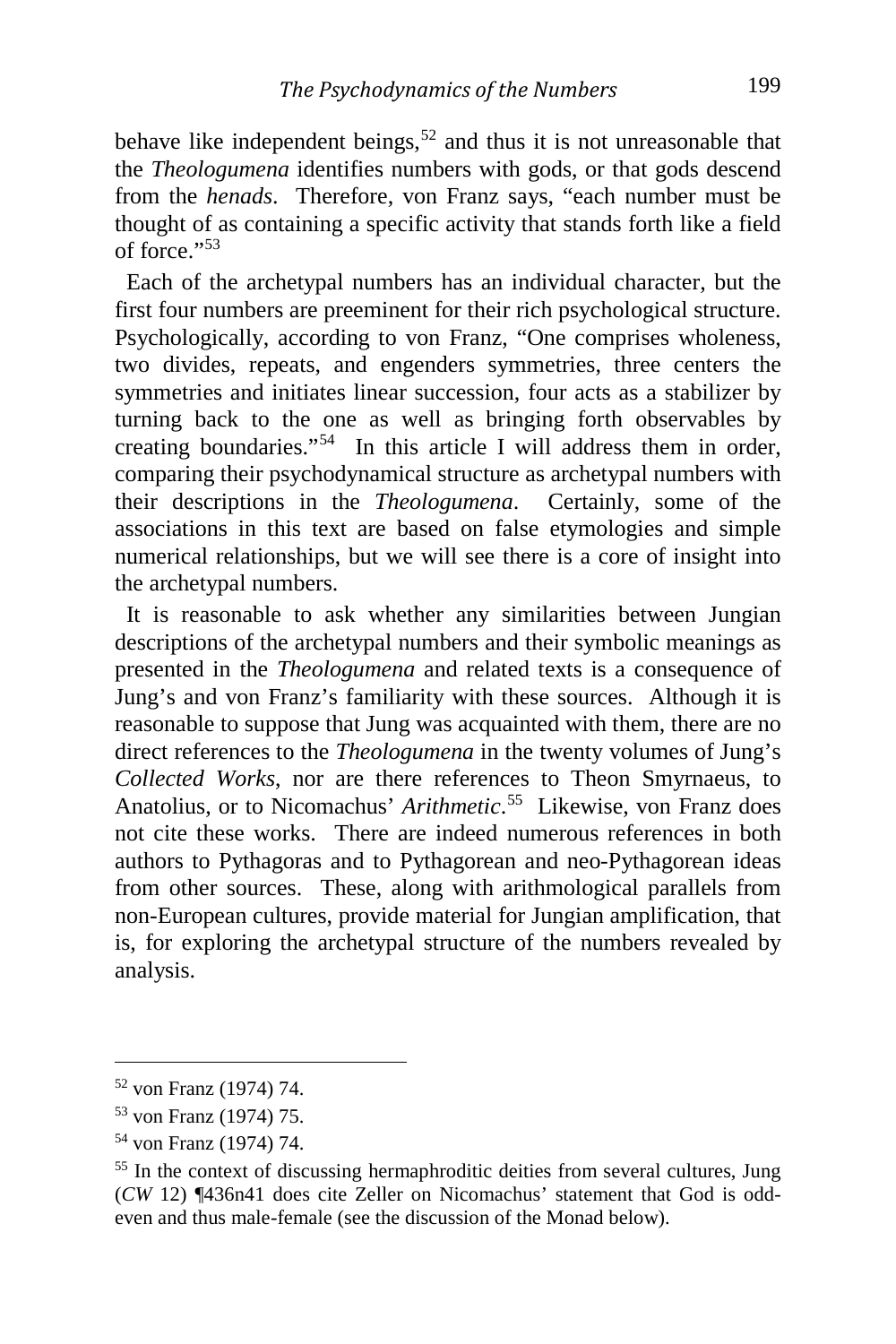#### Monad

We begin at the beginning. The Monad is paradoxical in its unity, as attested by both the *Theologumena* and depth psychology. For example, the *Theologumena* says that the Monad contains everything potentially, therefore it comprises many things that are opposed or contrary in actuality.<sup>56</sup> This paradoxical character is consistent with the Neoplatonic Ineffable One, but also with the Jungian Self, which is "the central core of the personality"; that is, "our inborn individuality *and* the process by which that individuality seeks to be realized in our life."[57](#page-10-1) Jung says that the Self "is absolutely paradoxical in that it represents in every sense thesis and antithesis, and at the same time synthesis"; it is "a union of opposites *par excellence*."<sup>58</sup> Moreover the Self is an *unconscious* unity, a wholeness without reflection*.* [59](#page-10-3)

 Since, according to the *Theologumena,* the Monad contains everything potentially, including all the things that are opposed in actuality,<sup>60</sup> it even produces the  $Dyad.<sup>61</sup>$  In particular, the actuality, $\frac{60}{1}$  $\frac{60}{1}$  $\frac{60}{1}$  it even produces the Dyad.<sup>[61](#page-10-5)</sup> *Theologumena* says the Monad is called "Androgyne" (*arsenothêlun*), for it is considered neither odd, that is, male, nor even, that is, female.<sup>[62](#page-10-6)</sup> As the seed of all the numbers, it is neither male nor female, because the seed precedes differentiation of the sexes.<sup>[63](#page-10-7)</sup> The Monad is thus both father and mother and as such it is also the principle of both the form and the matter in everything.<sup>64</sup> Depth psychologists likewise say the Self is hermaphroditic and compare it to the spherical original humans in Aristophanes' myth in the *Symposium*. [65](#page-10-9)

The *Theologumena* calls the Monad dark and obscure,<sup>[66](#page-10-10)</sup> which is appropriate to both the Ineffable One and the paradoxical Self. It says the Monad is like the creative Chaos in Hesiod, in which all the

- <span id="page-10-5"></span><sup>61</sup> *TA* 5, 14.
- <span id="page-10-6"></span> $62$  *TA* 3, 21 – 4, 1; 4, 17 – 5, 2.
- <span id="page-10-7"></span><sup>63</sup> *TA* 5, 5–10. See Waterfield (1988) for an emendation of de Falco's text here.
- <span id="page-10-8"></span><sup>64</sup> *TA* 5, 2–5.
- <span id="page-10-9"></span><sup>65</sup> Stevens (2003) 113, 226.
- <span id="page-10-10"></span><sup>66</sup> *TA* 5, 18.

<span id="page-10-0"></span><sup>56</sup> *TA* 3, 1–11.

<span id="page-10-1"></span><sup>57</sup> Sparks (2010) 54n46.

<span id="page-10-2"></span><sup>58</sup> Jung (*CW* 12) ¶22.

<span id="page-10-3"></span><sup>59</sup> Sparks (2010) 60, 94, 105.

<span id="page-10-4"></span><sup>60</sup> *TA* 3, 2–5.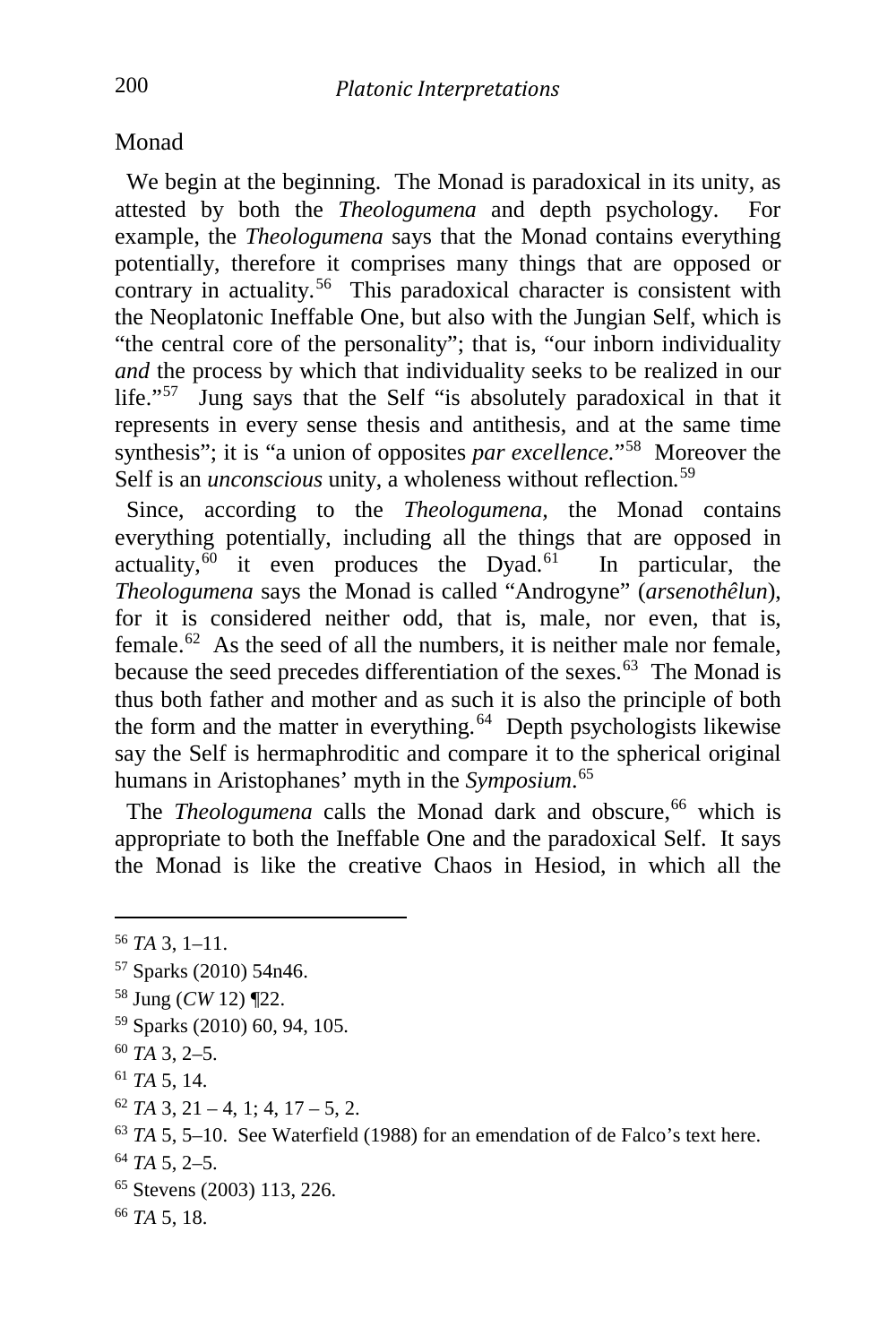unarticulated contraries are mixed in dark obscurity.[67](#page-11-0) Because the Monad contains everything, it can be called the receptacle of all (*pandokheus*), and therefore the matrix (*gonê*).[68](#page-11-1) Thus it is also called matter (*hulê*) because it is the source of the Dyad, which is more properly called matter.<sup>[69](#page-11-2)</sup> Psychologically, the Monad represents a state of uncritical unconsciousness in which a person submits naively to circumstances.<sup>70</sup> Nevertheless, this state is fertile; it wants to differentiate and develop.[71](#page-11-4) According to the *Theologumena* the Monad generates both itself and everything else out of itself,  $^{72}$  $^{72}$  $^{72}$  for it is self-producing and self-sufficient.<sup>[73](#page-11-6)</sup> It adds that the Monad contains everything in potential form,<sup>[74](#page-11-7)</sup> and therefore the Pythagoreans call it "Proteus," since he could assume any form.<sup>75</sup> Likewise the Self "embraces both consciousness and unconscious,"[76](#page-11-9) including all the archetypes. No matter how much of the Self is brought to consciousness, "there will always exist an indeterminate and indeterminable amount of unconscious material."[77](#page-11-10)

 Psychologically, as the beginning of the natural number series, the Monad is a metaphor for the beginning of anything.<sup>[78](#page-11-11)</sup> The *Theologumena* compares it to the principle of the universe (*kosmikos*   $logos$ )<sup>[79](#page-11-12)</sup> and to God as the source and regulator of everything.<sup>80</sup> It is like Providence because it preserves all things. $81$  So also the unconscious Self, which Jung calls the God-image within, $82$  regulates our psyches and guides our psychological development. "The self is

<span id="page-11-15"></span><span id="page-11-14"></span><span id="page-11-13"></span><span id="page-11-12"></span><span id="page-11-11"></span><span id="page-11-10"></span><span id="page-11-9"></span><span id="page-11-8"></span><span id="page-11-7"></span><span id="page-11-6"></span><span id="page-11-5"></span><span id="page-11-4"></span><span id="page-11-3"></span><span id="page-11-2"></span><span id="page-11-1"></span><span id="page-11-0"></span><sup>67</sup> *TA* 5, 16–19. <sup>68</sup> *TA* 5, 13, 20. <sup>69</sup> *TA* 5, 16–19. <sup>70</sup> Sparks (2010) 105; von Franz (1974) 124. <sup>71</sup> Sparks (2010) 112. <sup>72</sup> *TA* 2, 15–17. <sup>73</sup> *TA* 3, 17–18. <sup>74</sup> *TA* 1, 8–10; 3, 3–5. <sup>75</sup> *TA* 7, 10–13. <sup>76</sup> Jung (*CW* 12) ¶44. <sup>77</sup> Jung (*CW* 7) ¶274. <sup>78</sup> Lakoff and Núñez (2000) 75. <sup>79</sup> *TA* 2, 17. <sup>80</sup> *TA* 2, 17–22. <sup>81</sup> *TA* 2, 20. <sup>82</sup> Jung (*CW* 11) ¶¶282, 757.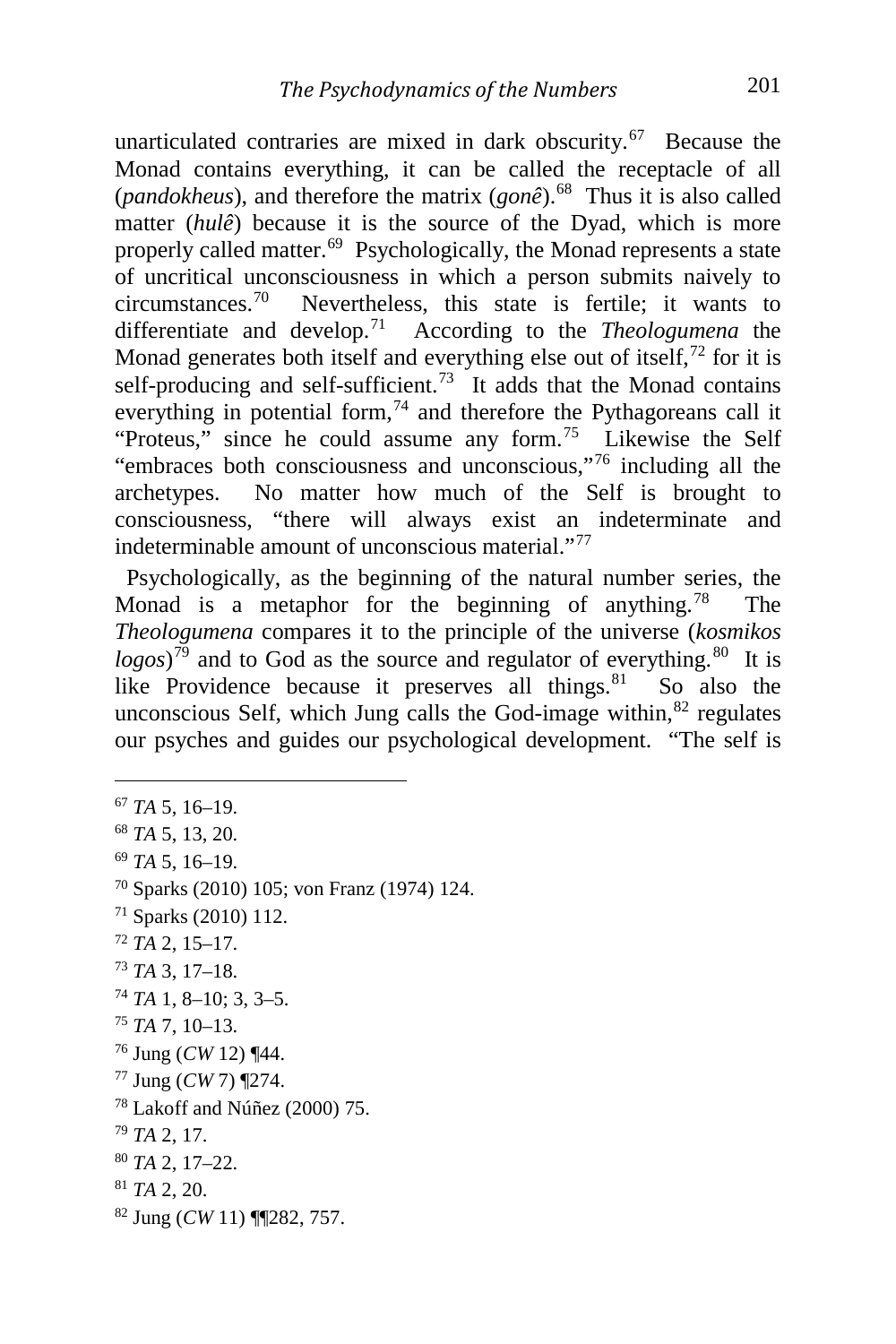our life's goal," according to Jung, "for it is the completest expression of that fateful combination we call individuality."[83](#page-12-0) Thus J. Gary Sparks, a student of von Franz, says, "number is a prime representation of the spirit,"[84](#page-12-1) which is the dynamical aspect of the Self that "is pulling us forward through the various stages of our life until we fill our potential."[85](#page-12-2)

 The *Theologumena* explains that, as the form of forms (*eîdos eidôn*), the Monad is called Creation (*tekhnê*) on account of its creativity and is called Intellect (*noêsis*) on account of its intelligence (*noêtikos*).[86](#page-12-3) As a creative principle, the Monad contains everything, but it does not deviate from its own principle, and so it is called "Atropos" after the Fate whose name means "the one who cannot be turned."<sup>87</sup> Similarly it is called Prometheus — commonly interpreted as Forethought — on the basis of an alternative etymology meaning that it does not outrun its principle.<sup>[88](#page-12-5)</sup>

 The *Theologumena* calls the Monad *Nous* because it contains all the ideas that govern the  $cosms<sup>89</sup>$  $cosms<sup>89</sup>$  $cosms<sup>89</sup>$  and therefore encompasses everything conceptually within itself.<sup>[90](#page-12-7)</sup> It imparts sameness and constancy to the knowledge in the Nous.[91](#page-12-8) The *Theologumena* also identifies the Monad with moral wisdom (*phronêsei*), because what is correct is one.[92](#page-12-9) Anatolius remarks that the Pythagoreans call the Monad *Nous* and liken it to The One itself (*tô heni autên*), the intelligible god (*tô noêtô theô*), the uncreated (*tô agennêtô*), Beauty itself (*autokalô*), the Good itself (*autoagathô*), and—among the virtues—the wisdom (*phronêsei*) of The One.<sup>[93](#page-12-10)</sup> Psychologically, the ideas in the Nous are the transpersonal archetypes in the collective unconscious, which govern our psyches and are aspects of the Self.

- <span id="page-12-4"></span><sup>87</sup> *TA* 4, 8–9.
- <span id="page-12-5"></span><sup>88</sup> *TA* 4, 12–15.
- <span id="page-12-6"></span><sup>89</sup> *TA* 3, 21–4.2.
- <span id="page-12-7"></span><sup>90</sup> *TA* 4, 4–7.
- <span id="page-12-8"></span><sup>91</sup> *TA* 4, 3–4.
- <span id="page-12-9"></span><sup>92</sup> *TA* 6, 5–6.

<span id="page-12-0"></span><sup>83</sup> Jung (CW 7) ¶404.

<span id="page-12-1"></span><sup>84</sup> Sparks (2010) 50.

<span id="page-12-2"></span><sup>85</sup> Sparks (2010) 119.

<span id="page-12-3"></span><sup>86</sup> *TA* 2, 22–4.

<span id="page-12-10"></span><sup>93</sup> Anatolius, *De decade* (Heiberg) 29, 19–22. Cf. *TA* 6, 3–6.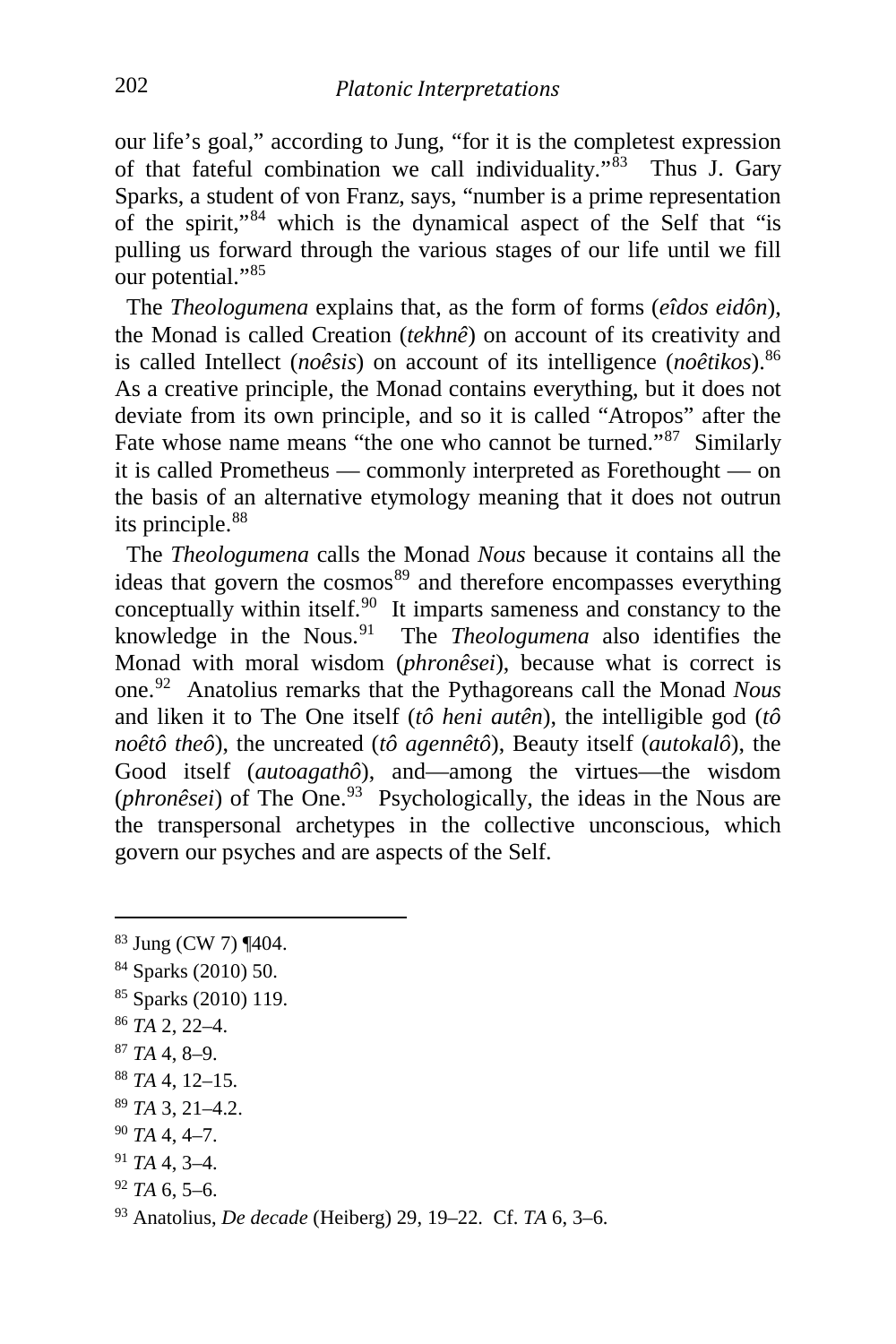The Self is the integrative center of the psyche.<sup>94</sup> The *Theologumena* says that by virtue of its unity the Monad imparts coherence and harmony, and that it is in this respect like God; as a ruling principle, it is sun-like.<sup>95</sup> The Pythagoreans placed the Monad in the center of the cosmos, like the hearth, as a principle of equilibration,  $96$  and said it is called *Monas* because it is stable and remains (*menein*).<sup>[97](#page-13-3)</sup> Psychologically, the number one symbolizes wholeness and integrity.<sup>[98](#page-13-4)</sup>

 Von Franz explains that the Monad has two aspects, one as the allinclusive *hen-to-pan*, the other as a unit in a multiplicity.<sup>99</sup> The Monad is unitary, but it becomes many through a kind of *kenôsis* (emptying), by which it becomes the units constituting a multitude.[100](#page-13-6) From an allcomprehending wholeness emerge empty units; the Monad gives up its individual quality to become quantity. The *Theologumena* says that there is one Monad with respect to form (*eidei*), but it produces many monads with respect to quantity *(megethei*).<sup>[101](#page-13-7)</sup> Similarly, the Gnostic Marcus refers to the All-one as *Monotês* and the numerical unit has *Henotês*, [102](#page-13-8) and Theon of Smyrna said the difference between the Monad and One was similar to that between number (*arithmos*) as intelligible form and numerable thing  $(arithmêton)$  as sensible unit.<sup>[103](#page-13-9)</sup> Martianus Capella and Favonius Eulogius likewise distinguished the Monad either as *numerus* or as *numerabile*. [104](#page-13-10) (Nevertheless, *monas* and *hen* were often used variably and inconsistently in the Platonic tradition. $105$ )

 Psychologically, this double aspect of the Monad implies that it is the Dyad *in potentia*, [106](#page-13-12) but that the Indefinite Dyad is required to split or

<span id="page-13-3"></span><sup>97</sup> *TA* 1, 4–5.

i,

<span id="page-13-4"></span><sup>98</sup> Lakoff and Núñez (2000) 75.

<span id="page-13-6"></span><sup>100</sup> von Franz (1974) 62.

<span id="page-13-8"></span><sup>102</sup> von Franz (1974) 62–63n7, 90n18.

- <span id="page-13-11"></span><sup>105</sup> Kalvesmaki (2006) Excursus B.1.
- <span id="page-13-12"></span><sup>106</sup> von Franz (1974) 90n18.

<span id="page-13-0"></span><sup>94</sup> Jacobi (1967) 31. Jung (*CW* 12) ¶44 calls it both center and circumference.

<span id="page-13-1"></span><sup>95</sup> *TA* 3, 13–17.

<span id="page-13-2"></span><sup>96</sup> *TA* 6, 16–18.

<span id="page-13-5"></span><sup>99</sup> von Franz (1974) 62.

<span id="page-13-7"></span><sup>101</sup> *TA* 2, 15–17.

<span id="page-13-9"></span><sup>103</sup> Theon Smyrnaeus, *Exp. rerum math.* (Hiller) 19, 14. See also Kalvesmaki (2006) 285.

<span id="page-13-10"></span><sup>104</sup> Robbins (1921) 120n2.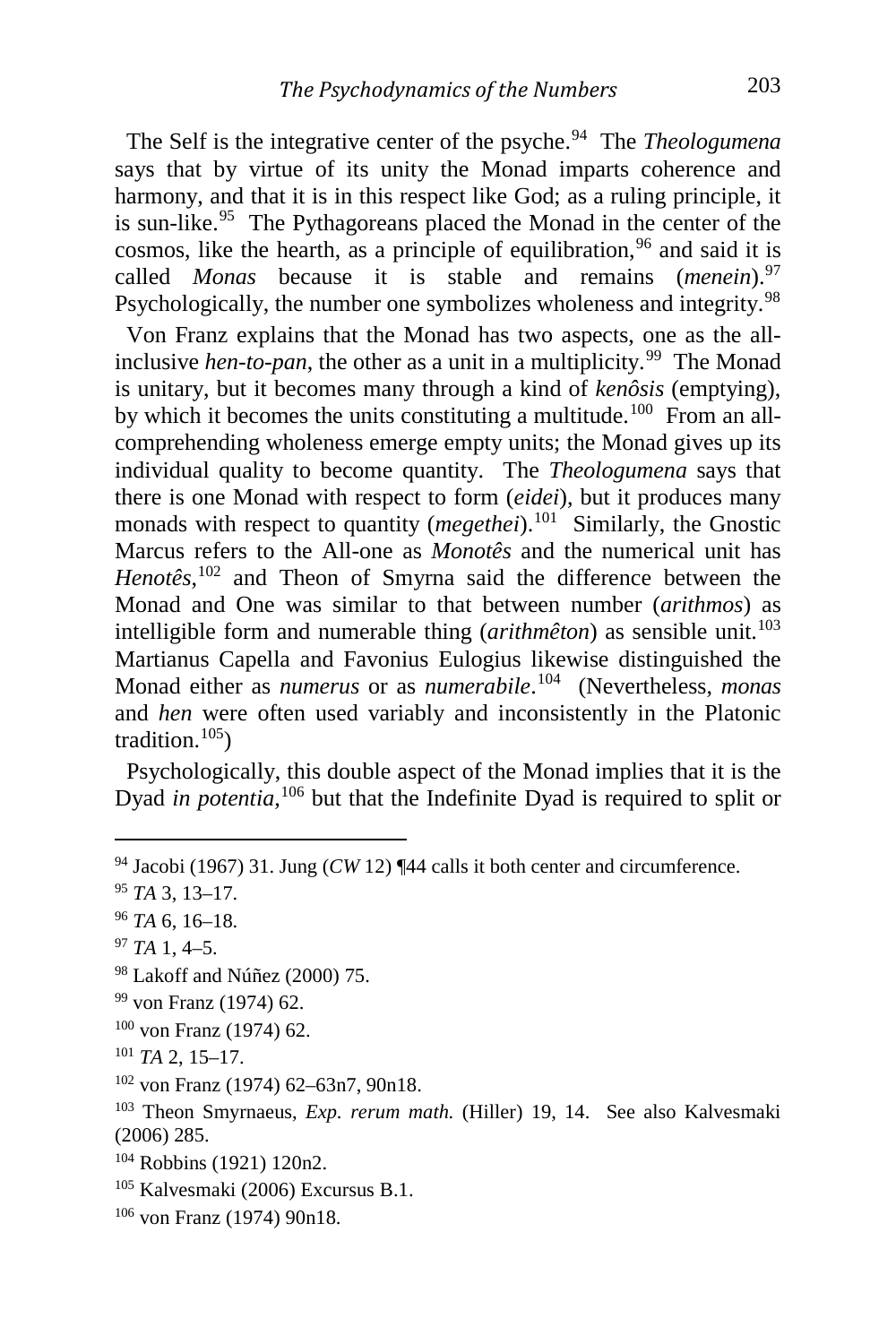double the Monad and to create the units.<sup>[107](#page-14-0)</sup> This is why the Triad is the first odd number, for the Monad is, properly speaking, prior to the numbers.

#### Dyad

 According to von Franz, the effect of the Dyad is to divide, to repeat, and to engender symmetries;<sup>[108](#page-14-1)</sup> we will consider each.

To begin, the *Theologumena* calls the Dyad "division" and says it is the source of difference and inequality.<sup>109</sup> Similarly, according to von Franz, as a preconscious dynamism, the archetypal Dyad underlies  $\mu$  division.<sup>110</sup> Indeed she cites Plato and the Pythagoreans in describing the Indefinite Dyad as the active principle that divides or doubles the Monad and creates a definite Dyad.<sup>111</sup> As the *Theologumena*<sup>[112](#page-14-5)</sup> says, "when the Monad manifests unification, the Dyad steals in and manifests separation."<sup>[113](#page-14-6)</sup> Karl Menninger likewise observes that polarities, such as male/female, right/left, and day/night, retain a strong element of underlying unity; therefore, opposition and unity are bound together in the Dyad.<sup>[114](#page-14-7)</sup>

 The *Theologumena* compares the Dyad to daring (*tolman*) and impulse (*hormên*) because it has advanced into action;<sup>[115](#page-14-8)</sup> it is the first to separate from the Monad<sup>[116](#page-14-9)</sup> and is called movement and change.<sup>[117](#page-14-10)</sup> According to von Franz, as a "dynamic pattern of human thought," the Dyad creates and symbolizes the many polarities of life.<sup>118</sup> Similarly, the *Theologumena* calls the Dyad "opinion" (*doxa*) because it contains both truth and falsity.<sup>[119](#page-14-12)</sup> Psychologically the Dyad represents "the

- <span id="page-14-4"></span><sup>111</sup> von Franz (1974) 63.
- <span id="page-14-5"></span><sup>112</sup> *TA* 11, 19–20.
- <span id="page-14-6"></span><sup>113</sup> *TA* 9, 6–7.

- <span id="page-14-10"></span><sup>117</sup> *TA* 8, 2–3.
- <span id="page-14-11"></span><sup>118</sup> von Franz (1974) 89.
- <span id="page-14-12"></span><sup>119</sup> *TA* 8, 1–2.

<span id="page-14-0"></span><sup>107</sup> von Franz (1974) 97.

<span id="page-14-1"></span><sup>108</sup> von Franz (1974) 74.

<span id="page-14-2"></span><sup>109</sup> *TA* 8, 3; 11, 19–20.

<span id="page-14-3"></span><sup>110</sup> von Franz (1974) 88.

<span id="page-14-7"></span><sup>114</sup> Menninger (1992) 13; see also von Franz (1974) 93–94n33.

<span id="page-14-8"></span><sup>115</sup> Waterfield (1988) 42; *TA* 9.6–7.

<span id="page-14-9"></span> $116$  *TA* 7, 20 – 8, 1.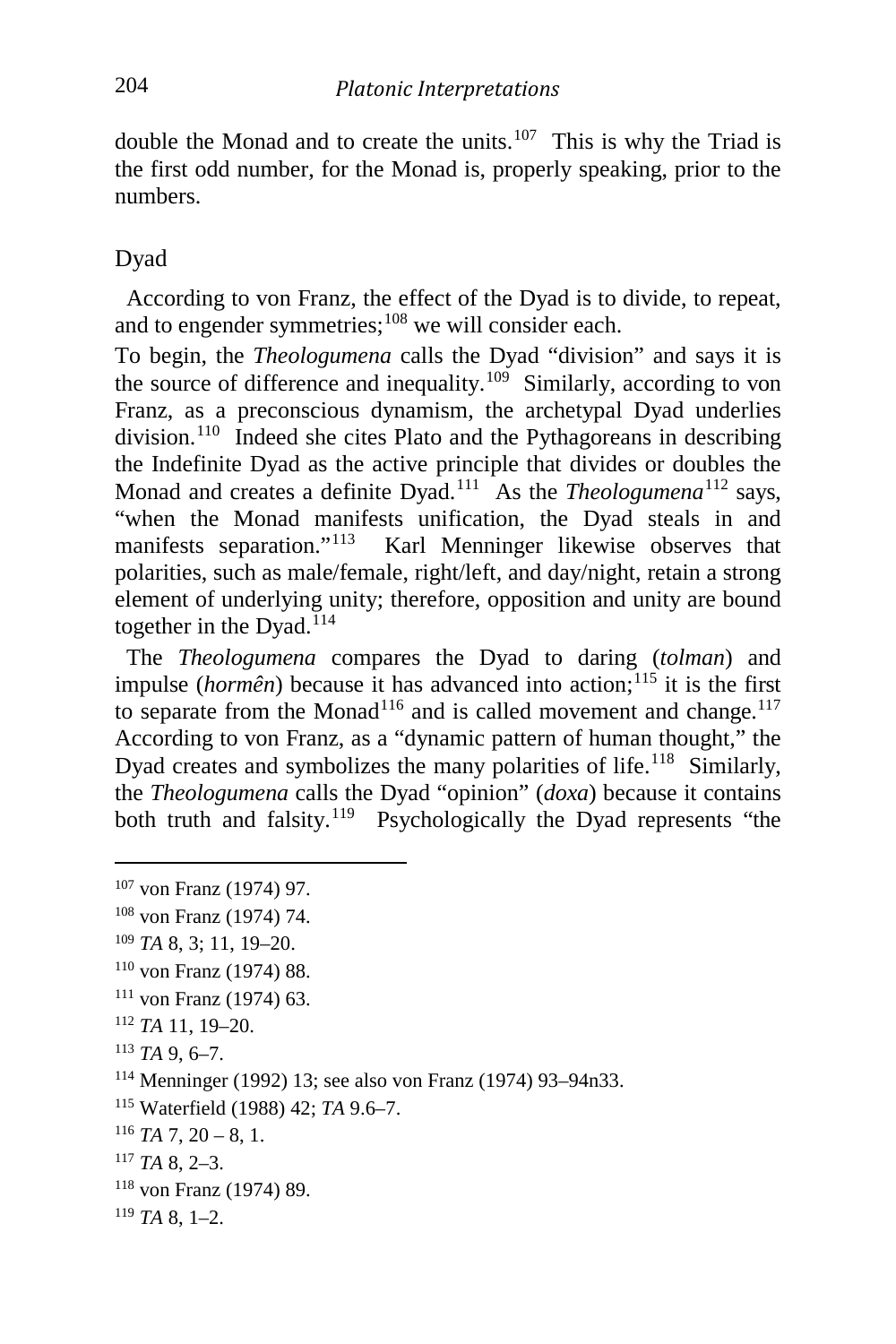process of facing and enduring conflict."[120](#page-15-0) This is a fundamental human experience, and the basal ganglia deep in the brain seem to be where alternative actions are subconsciously weighed and ultimately chosen.[121](#page-15-1) When on the horns of a dilemma, that uncomfortable feeling of suspense is part of the psychological experience of the Dyad. By means of the Dyad, unconscious conflict, which is devoid of definite quality, becomes manifest in consciousness, which gives the conflict reality;<sup>[122](#page-15-2)</sup> therefore the Dyad also represents the transition to consciousness.<sup>123</sup> According to Jung, "Conscious perception means discrimination,"<sup>124</sup> and von Franz says, "Whenever a latent and von Franz says, "Whenever a latent unconscious content pushes up into consciousness, it appears first as a twofold oneness<sup>"[125](#page-15-5)</sup>

 Moreover, *conscious* manifestation and *material* manifestation are closely related, for they both involve the appearance of relatively discrete, discontinuous, stable objects from a background of undifferentiated wholeness.<sup>126</sup> Both literally and metaphorically. Both literally and metaphorically, figures emerge from the background by means of the Dyad. The *Theologumena* calls the Indefinite Dyad "matter," because it is "the source and foundation of the diversity of numbers."<sup>[127](#page-15-7)</sup> As an active principle it is devoid of qualities, but it obtains definition from the Monad, and so the Dyad is called "Erato" because she attracts the Monad as *form* to her *matter*, thus generating all the results (*apotelesmata*) beginning with the Triad and Tetrad.[128](#page-15-8) The *Theologumena* also calls the Dyad "the fount of flowing and liquidity," $129$  common metaphors for the flux of material reality,  $130$  and it says the Pythagoreans name it "Nature" because it has advanced into being from a seed principle (*logou spermatikou*).<sup>[131](#page-15-11)</sup> Thus the Dyad is

<span id="page-15-7"></span><sup>127</sup> Waterfield (1988) 41, 45.

<span id="page-15-11"></span><sup>131</sup> *TA* 13, 14–17.

<span id="page-15-0"></span><sup>120</sup> Sparks (2010) 57.

<span id="page-15-1"></span><sup>121</sup> O'Reilly, Munakata, Frank, Hazy, et al. (2014) ch. 7.

<span id="page-15-2"></span><sup>122</sup> Sparks (2010) 67, 87.

<span id="page-15-3"></span><sup>123</sup> Sparks (2010) 63.

<span id="page-15-4"></span><sup>124</sup> Translated at von Franz (1974) 92.

<span id="page-15-5"></span><sup>125</sup> von Franz (1974) 93; see also 91–93.

<span id="page-15-6"></span><sup>126</sup> von Franz (1974) 94.

<span id="page-15-8"></span><sup>128</sup> *TA* 13, 6–17.

<span id="page-15-9"></span><sup>&</sup>lt;sup>129</sup> εὐπορίας καὶ χύσεως οὔσῃ πηγῇ (*TA* 8, 21 – 9, 1); Waterfield (1988) 42.

<span id="page-15-10"></span><sup>130</sup> E.g., Porphyry (1991) 30, 34–36, 55–56.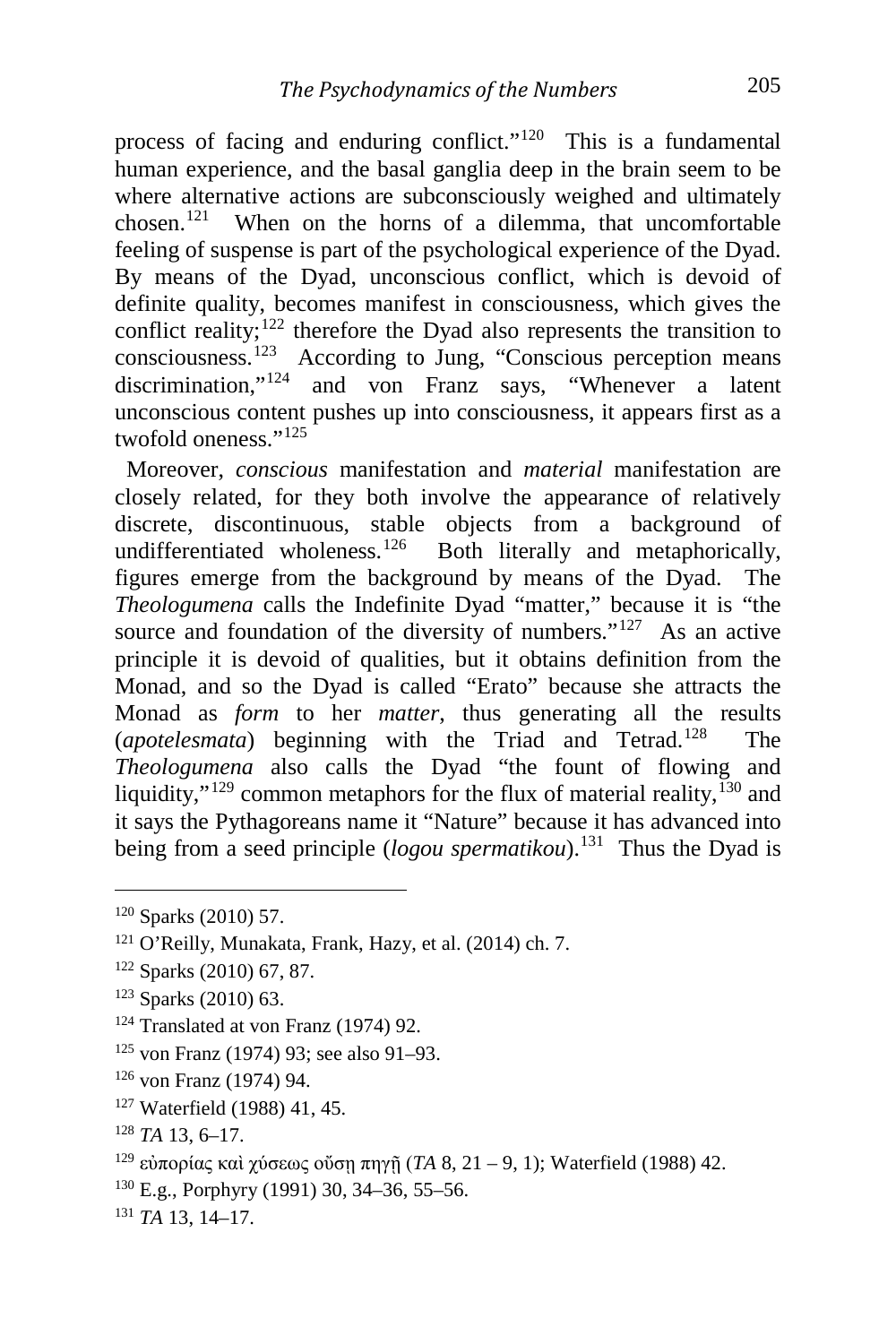named "Rhea," for she is the mother of the gods and nature, and also because the Dyad is the origin of the flux — *rhoê* — of material reality, and of *rhythmic* extension,[132](#page-16-0) for *rhuthmos* derives from *rheô* (to flow).  $133$ 

 The *Theologumena* says the Dyad is the first to separate from the Monad, and therefore it is the principle of linear extension and progression.[134](#page-16-2) As the principle of difference, the Dyad is also called "infinity" (*apeiron*) since it begins the unending series that arises in its separation from the Monad.<sup>[135](#page-16-3)</sup> According to von Franz, the Dyad *repeats*, that is, it generates a translational or repetitive symmetry;<sup>[136](#page-16-4)</sup> it is the principle of duplication and reflection, leading to mirror symmetry, which is how the Dyad often manifests in visions, dreams, and art.[137](#page-16-5) Likewise, Pythagoreans call it "Equal" (*isa*).[138](#page-16-6)

Von Franz says, "Considered as a rhythm of movement, the number two represents a repetition, in the form of an oscillation."[139](#page-16-7) Because, however, this is a simple oscillation between two states, a back and forth, there is no inherent direction to it; it looks the same forward or backward.[140](#page-16-8) There is no answer to the Orphic enigma, "Which came first, the chicken or the egg?" Although this progression is extended in both time and space, $^{141}$  $^{141}$  $^{141}$  actual forward direction comes with the Triad, which is nevertheless implicit in the extension of the Dyad.<sup>[142](#page-16-10)</sup>

 Von Franz tells us that the Dyad creates a tension between the opposites that demands release; $143$  "duality seeks resolution in the third,"[144](#page-16-12) for the oscillation between the opposites is not pointless, but is seeking a synthesis.<sup>[145](#page-16-13)</sup> It is the confrontation of the conscious Dyad

- <span id="page-16-2"></span> $134$  *TA* 12, 17 – 13, 1; 13, 6–11.
- <span id="page-16-3"></span><sup>135</sup> *TA* 12, 17–23.
- <span id="page-16-4"></span><sup>136</sup> von Franz (1974) 74.
- <span id="page-16-5"></span><sup>137</sup> von Franz (1974) 88.
- <span id="page-16-6"></span><sup>138</sup> *TA* 11, 1.
- <span id="page-16-7"></span><sup>139</sup> von Franz (1974) 94.
- <span id="page-16-8"></span><sup>140</sup> von Franz (1974) 96.
- <span id="page-16-9"></span><sup>141</sup> Sparks (2010) 70; von Franz (1974) 97.
- <span id="page-16-10"></span><sup>142</sup> von Franz (1974) 96–97.
- <span id="page-16-11"></span><sup>143</sup> von Franz (1974) 98.
- <span id="page-16-12"></span><sup>144</sup> Sparks (2010) 70.
- <span id="page-16-13"></span><sup>145</sup> Sparks (2010) 56–57, 70–71, 88.

<span id="page-16-0"></span><sup>132</sup> *TA* 14, 7–9.

<span id="page-16-1"></span><sup>&</sup>lt;sup>133</sup> LSJ s.v. *ρυθμός*.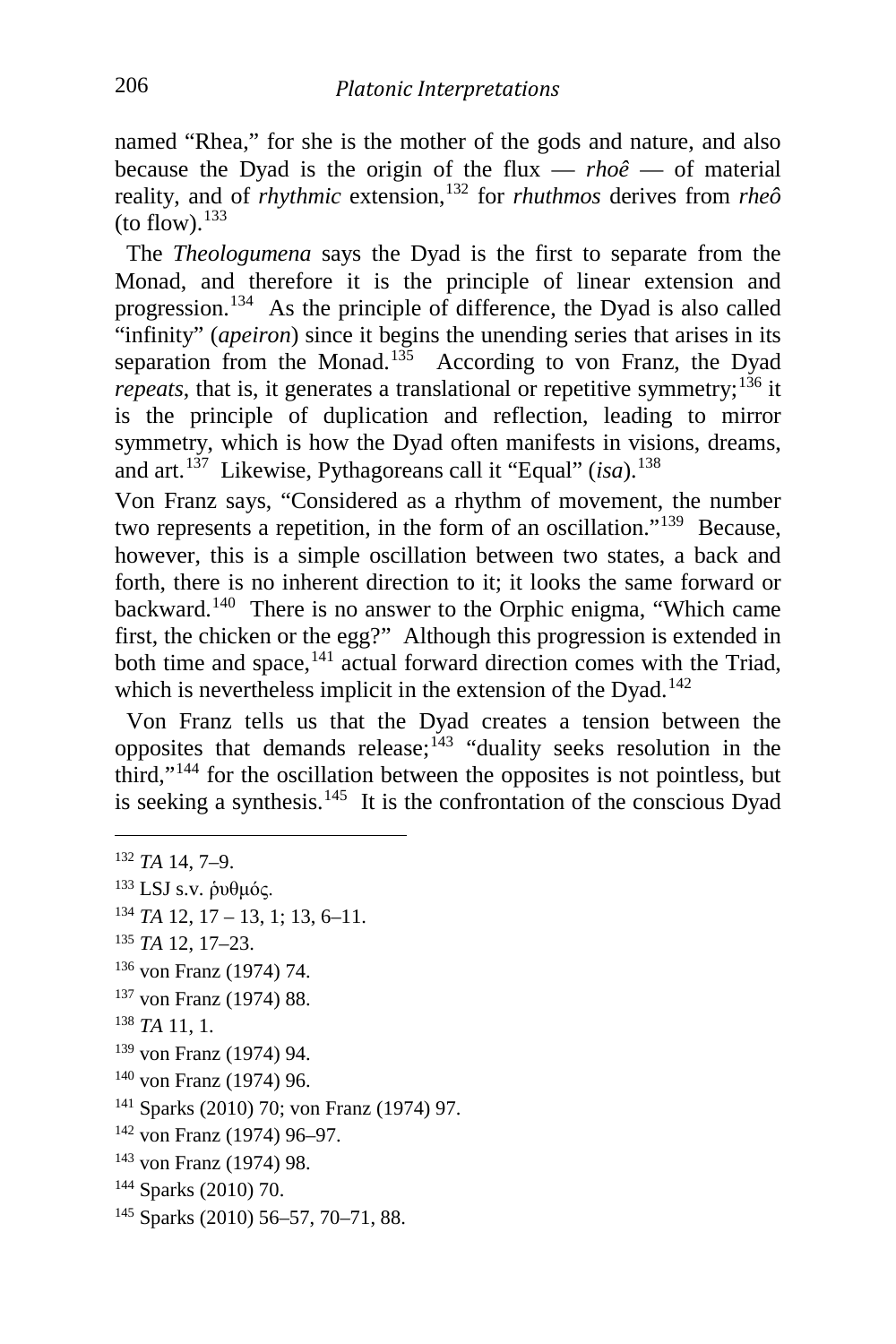with the originally unconscious Monad that gives birth to the Triad, which brings the needed resolution.<sup>[146](#page-17-0)</sup> Thus psychologically the Triad emerges through consciousness of the Dyad, that is, the Triad arises from consciousness of duality as a whole.<sup> $147$ </sup>

#### Triad

 According to Jung and von Franz, the Triad is a manifestation of the One as a knowable unit, which would have been impossible without the polarity of the Dyad, for the tension of the opposites restores the unity but in a knowable form.<sup>148</sup> Enduring the conflict inherent in the Dyad precipitates a synthesis of the opposed elements, which is a step toward a coherent and non-split personality. When the ego takes responsibility for the tension of the opposites, a resolution arises from the unconscious; it is given to us, not consciously crafted.<sup>149</sup> Therefore the Triad restores the lost unity,[150](#page-17-4) and the *Theologumena* calls it *Harmonia* because it unifies the opposites.<sup>[151](#page-17-5)</sup>

 The *Theologumena* says that the Triad is the first number to actualize the potential of the Monad<sup>[152](#page-17-6)</sup> and the first to signify totality, because it comprises beginning, middle, and end;<sup>[153](#page-17-7)</sup> therefore it is the form of completion (*telesiourgias*).[154](#page-17-8) Ibn Gabirol says that the Triad is the root of the whole, for the Monad is form and the Dyad is matter, but the whole comprises both form and matter.[155](#page-17-9) Therefore the *Theologumena* says the Triad is unique in being equal to the numbers that precede it, that is,  $3 = 2 + 1$ , and so it synthesizes its predecessors.[156](#page-17-10)

 The *Theologumena* calls the Triad the manifestation of plurality and the first *actual* number because it is the first to be a system of units, the

<span id="page-17-0"></span><sup>146</sup> von Franz (1974) 96.

<span id="page-17-1"></span><sup>147</sup> von Franz (1974) 64, 96.

<span id="page-17-2"></span><sup>148</sup> Jung (*CW* 11) ¶180; von Franz (1974) 98; Sparks (2010) 87.

<span id="page-17-3"></span><sup>149</sup> Sparks (2010) 55, 57, 73, 87–88.

<span id="page-17-4"></span><sup>150</sup> von Franz (1974) 98.

<span id="page-17-5"></span><sup>151</sup> *TA* 19, 18.

<span id="page-17-6"></span><sup>152</sup> *TA* 14, 15–16; 16, 8–9.

<span id="page-17-7"></span><sup>153</sup> *TA* 17, 5.

<span id="page-17-8"></span><sup>154</sup> *TA* 17, 19.

<span id="page-17-9"></span><sup>155</sup> Quoted at von Franz (1974) 104n9.

<span id="page-17-10"></span><sup>156</sup> *TA* 14, 20; 15, 2–5, 15–16; 17, 17; 18, 4–5.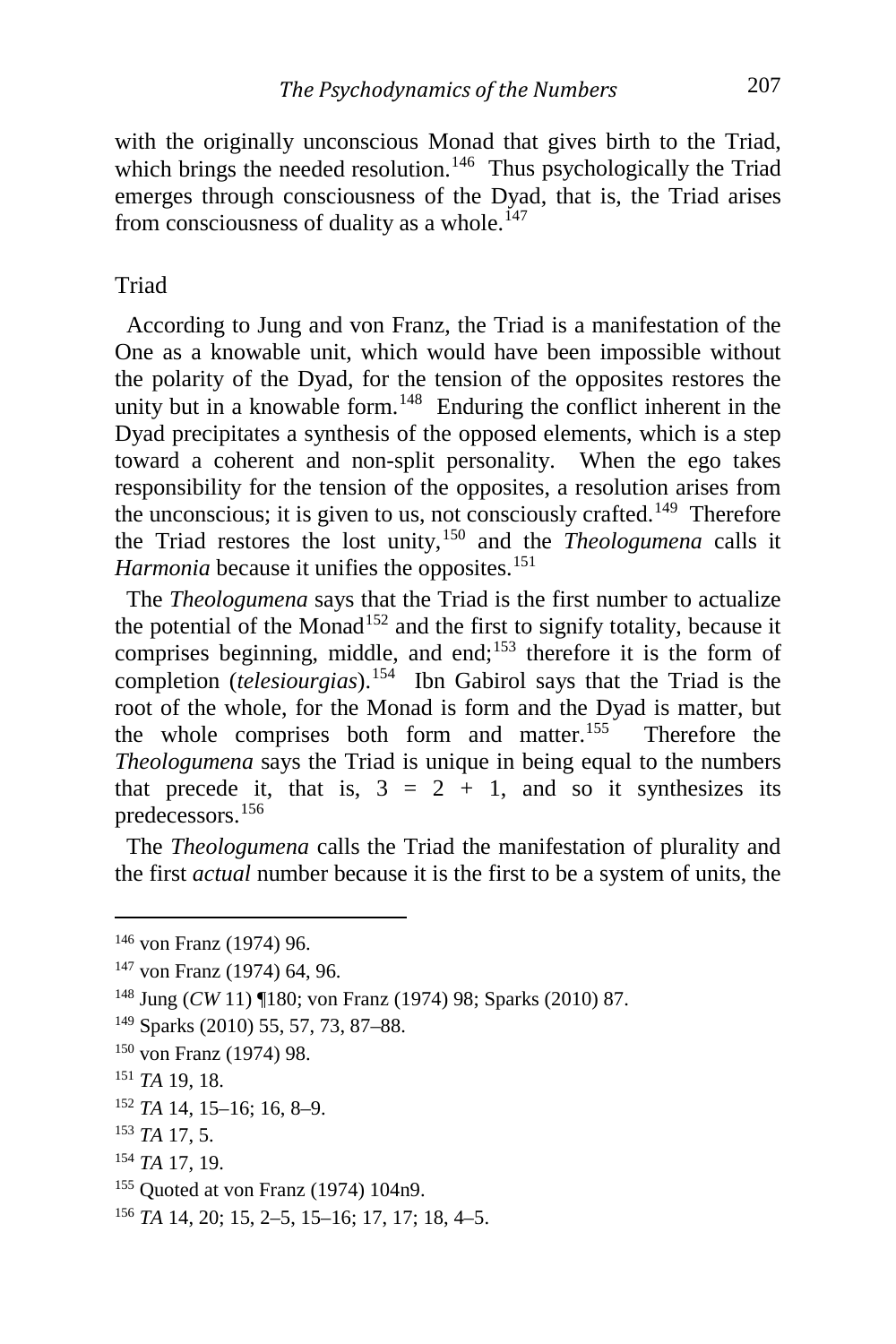Monad and Dyad being roots or principles, not numbers.<sup>157</sup> Von Franz agrees, saying "The number series thus begins with three."<sup>158</sup> Both von Franz and the *Theologumena* cite the existence of singular, dual, and plural grammatical numbers in Greek and some other languages as evidence that the Triad is the first actual plurality.<sup>[159](#page-18-2)</sup>

 Von Franz agrees with the Pythagoreans in seeing two series of numbers emanating from the Monad.[160](#page-18-3) The odd numbers exhibit a centered structure, which focuses on a middle, and the even numbers have bilateral symmetry, which emphasizes polarity and opposition. Further, the Triad centers bilateral symmetries and initiates linear succession.<sup>161</sup> She says that when the Dyad is recognized on the background of the primordial Monad, the axis of symmetry becomes salient and becomes the third that reveals the  $Triad<sub>162</sub>$  Likewise, the *Theologumena* calls the Triad a *mean* because of its symmetrical relationship to opposed extremes of the same species.<sup>[163](#page-18-6)</sup> So also virtues are considered means between opposed extremes, which are excesses and vices. The vices are assigned to the Dyad, for they are indefinite and unknowable, but the golden mean is the actualized Monad, for it is definite and knowable.<sup>164</sup> Psychologically, the Triad centers the symmetric oppositions in the psyche and initiates a progression to a re-centered and stable personality.[165](#page-18-8)

Von Franz observes that the Triad is often associated with time.<sup>[166](#page-18-9)</sup> Similarly, the *Theologumena* mentions the three parts of time: past, present, and future, <sup>[167](#page-18-10)</sup> and says that every process partakes of the Triad in that it has three boundaries: beginning, peak, and end (*arkhên akmên teleuten*).<sup>168</sup> These three boundaries divide the process into two phases: increase and decrease (*auxêsin kai phthisin*), and therefore

- <span id="page-18-2"></span><sup>159</sup> von Franz (1974) 106–107; *TA* 18, 11–13.
- <span id="page-18-3"></span><sup>160</sup> von Franz (1974) 78–79.
- <span id="page-18-4"></span><sup>161</sup> von Franz (1974) 74.
- <span id="page-18-5"></span><sup>162</sup> von Franz (1974) 64.
- <span id="page-18-6"></span><sup>163</sup> *TA* 15, 5–10.
- <span id="page-18-7"></span><sup>164</sup> *TA* 19, 11–17.
- <span id="page-18-8"></span><sup>165</sup> Sparks (2010) 56.
- <span id="page-18-9"></span><sup>166</sup> von Franz (1974) 125.
- <span id="page-18-10"></span><sup>167</sup> *TA* 17, 10.
- <span id="page-18-11"></span><sup>168</sup> *TA* 16, 15.

<span id="page-18-0"></span><sup>157</sup> *TA* 17, 15–17.

<span id="page-18-1"></span><sup>158</sup> von Franz (1974) 103.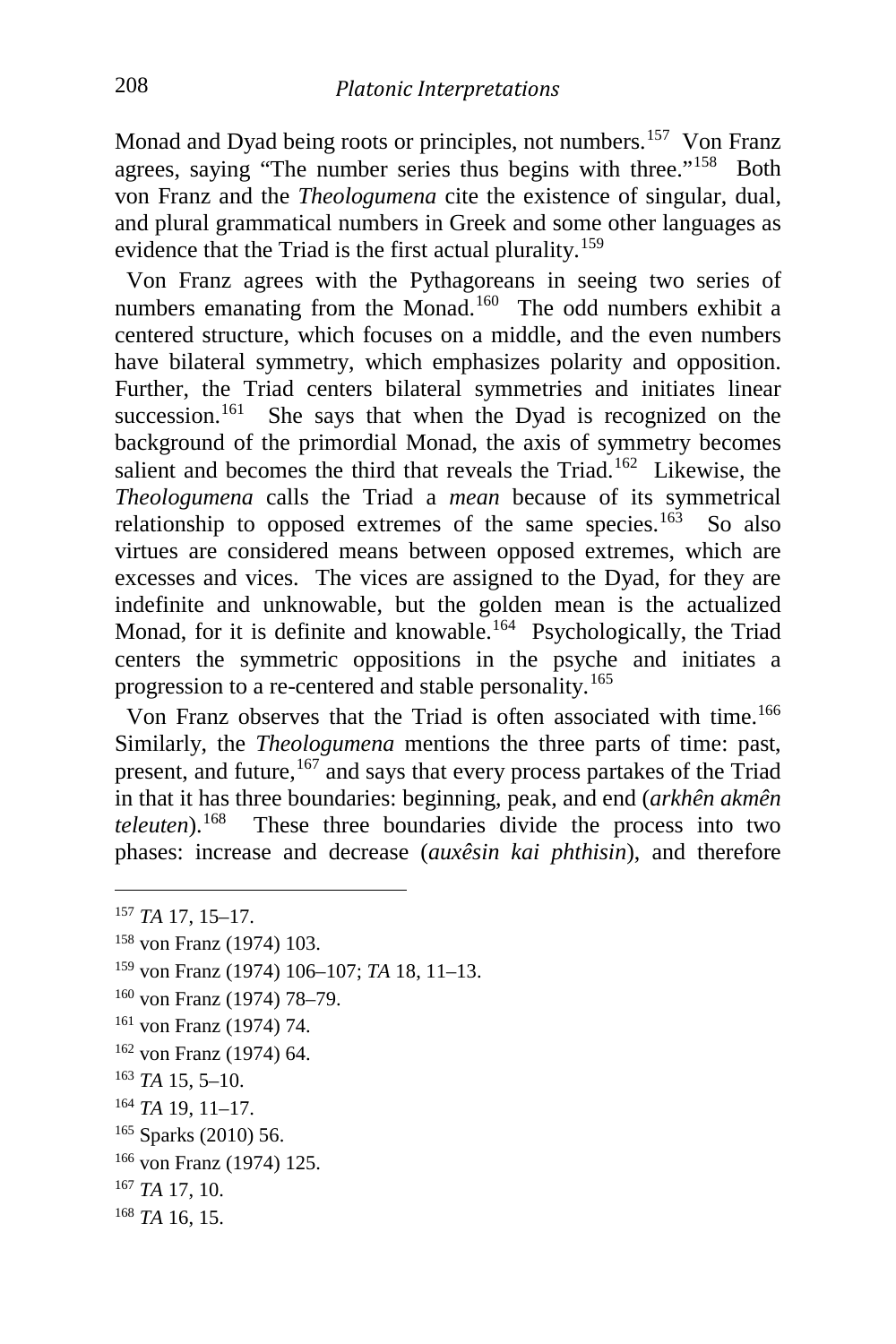implicate the Dyad.<sup>[169](#page-19-0)</sup> In contrast to the oscillation of the Dyad, which is reversible and has no inherent direction, the triadic process has a direction; increase followed by decrease is different from decrease followed by increase. Therefore the Triad imparts direction to the process initiated by the Dyad, for it is oriented in the past, present, and future.[170](#page-19-1) Since the Triad has a direction, it progresses psychologically in space as well as time.[171](#page-19-2) Thus in the *Theologumena* the Triad is also associated with the three dimensions of space. $172$ 

 Von Franz says the Triad symbolizes the psychodynamical process by which a "totality symbol" emerges "in a temporal succession so that it does not congeal into a static symmetry or harmony."[173](#page-19-4) She adds that "three signifies a unity which dynamically engenders self-expanding linear irreversible processes in matter and in our consciousness."<sup>[174](#page-19-5)</sup> Likewise Sparks says, "The three is the dynamism of development inherent in our conflicting pieces, but it is not activated (i.e., is latent)… until we begin investigating what and who those pieces in us are $^{\prime\prime}$ . [175](#page-19-6)

 According to Jung, this flow of psychic energy is often associated with threefold underworld beings, indicating a connection to time and fate,[176](#page-19-7) and the *Theologumena* associates the Triad with the Three Fates, who govern emission, receiving, and requital (*proeseôs*, *hupodokhês*, *antapodoseôs*).[177](#page-19-8) Psychologically, fate manifests in a correspondence of inner and outer events, dual realities coordinated by a third that bridges them,[178](#page-19-9) and the *Theologumena* similarly tells us that the Triad unifies and harmonizes opposites, in particular the heavenly and earthly worlds.<sup>[179](#page-19-10)</sup> Therefore the triadic stage of the psychological process is often characterized by synchronicities, that is,

i,

<span id="page-19-0"></span><sup>169</sup> *TA* 16, 16.

<span id="page-19-1"></span><sup>170</sup> *TA* 16, 18–22.

<span id="page-19-2"></span><sup>171</sup> von Franz (1974) 104.

<span id="page-19-3"></span><sup>172</sup> *TA* 16, 15; 17, 10.

<span id="page-19-4"></span><sup>173</sup> von Franz (1974) 109. See also Sparks (2010) 56, 88, 95; von Franz (1974) 104.

<span id="page-19-5"></span><sup>174</sup> von Franz (1974) 106.

<span id="page-19-6"></span><sup>175</sup> Sparks (2010) 95.

<span id="page-19-7"></span><sup>176</sup> von Franz (1974) 104.

<span id="page-19-8"></span><sup>177</sup> *TA* 19, 7–8; see also von Franz (1974) 104n12.

<span id="page-19-9"></span><sup>178</sup> Sparks (2010) 89–90.

<span id="page-19-10"></span><sup>179</sup> *TA* 19, 5–11.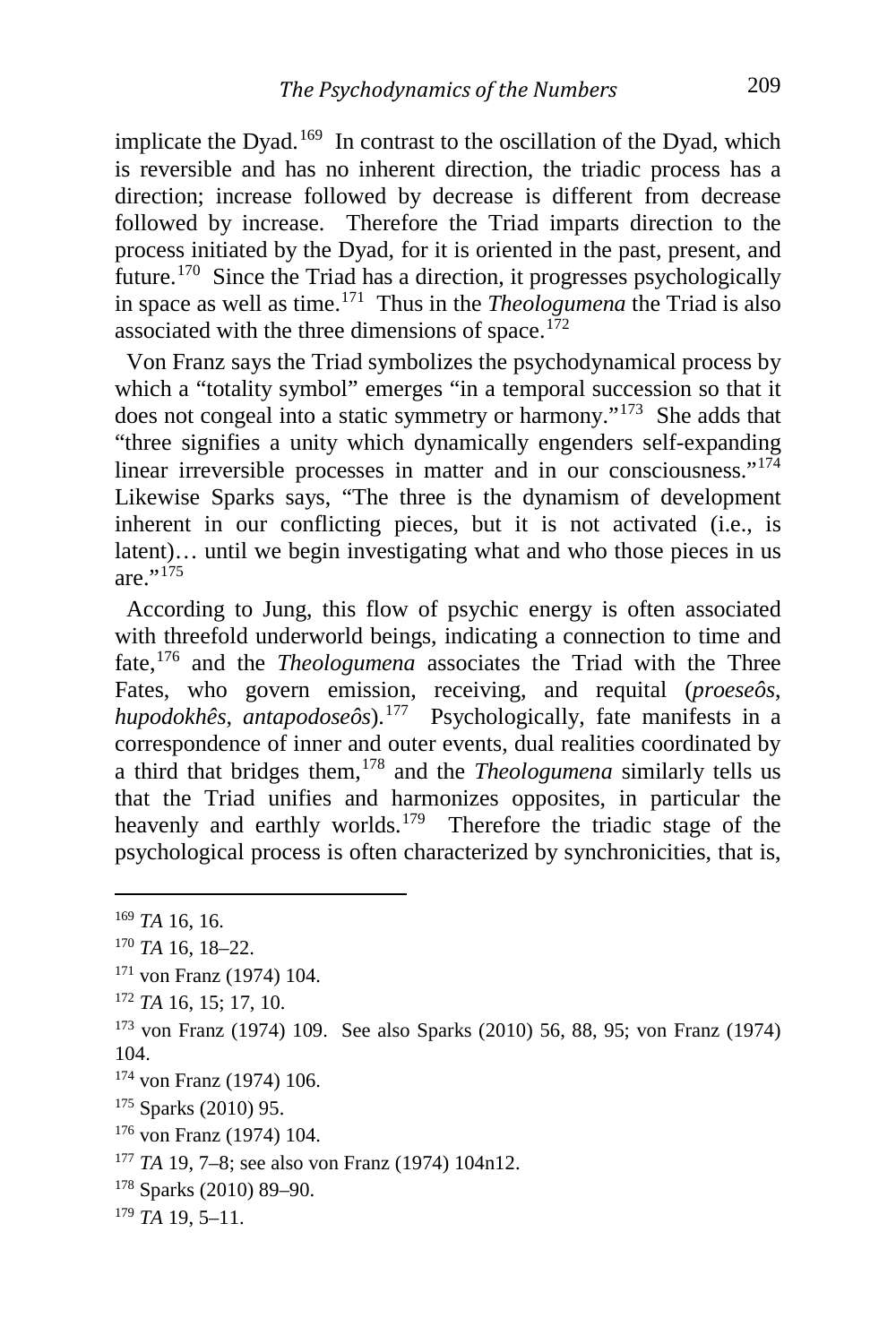by meaningful coincidences between the inner and outer worlds.<sup>[180](#page-20-0)</sup> We must be sensitive to *kairos*, for fate presents opportunities but we must respond at the right time.<sup>181</sup> Von Franz says that in myths, the hero may encounter a trio of challenges before arriving at a fourth, which signals the climax of development.<sup>[182](#page-20-2)</sup>

 The *Theologumena* says the Triad is called Prudence and Wisdom because it looks to the past, present, and future.<sup>[183](#page-20-3)</sup> Psychologically, as a resolution of the dualistic conflicts, the real Self can emerge, "the birth of true coherence, substance, and individuality,"<sup>[184](#page-20-4)</sup> according to Sparks. However this realization, which arose from the unconscious, was in von Franz' words, "reconstructed through discursive thought processes, and, in this process, became temporally conditioned."[185](#page-20-5) Thus, timeless truths are understood discursively, but this is not consciously recognized until the fourth stage.<sup>[186](#page-20-6)</sup>

Tetrad

 We come now to the Tetrad, which Von Franz says "acts as a stabilizer by turning back to the one as well as by bringing forth observables by creating boundaries."[187](#page-20-7) 

In Jungian psychology as in the *Theologumena* the Tetrad represents wholeness and full completion (*apotelesma*).<sup>188</sup> Pythagoreans call the Tetrad the begetter of the Decad (*decados gennêtikên*), for the Decad is consummated by the Tetrad and its predecessors, that is:  $10 = 4 + 3 + 2$  $+ 1.^{189}$  $+ 1.^{189}$  $+ 1.^{189}$  This is of course the Tetractys, which contains, according to the Pythagorean oath, "the fount that holds the roots of ever-flowing Nature."<sup>[190](#page-20-10)</sup> The *Theologumena* tells us that these roots are the first four numbers: "the Monad of sameness which is regarded as absolute,

- <span id="page-20-3"></span><sup>183</sup> *TA* 16, 18–22.
- <span id="page-20-4"></span><sup>184</sup> Sparks (2010) 88.
- <span id="page-20-5"></span><sup>185</sup> von Franz (1974) 125.
- <span id="page-20-6"></span><sup>186</sup> von Franz (1974) 125–126.
- <span id="page-20-7"></span><sup>187</sup> von Franz (1974) 74.
- <span id="page-20-8"></span><sup>188</sup> Sparks (2010) 96; *TA* 20, 5, 11.
- <span id="page-20-9"></span><sup>189</sup> *TA* 20, 5–7; 29, 5–6.
- <span id="page-20-10"></span><sup>190</sup> *TA* 22, 21–22.

<span id="page-20-0"></span><sup>180</sup> Sparks (2010) 88–89.

<span id="page-20-1"></span><sup>181</sup> Sparks (2010) 90.

<span id="page-20-2"></span><sup>182</sup> von Franz (1974) 104.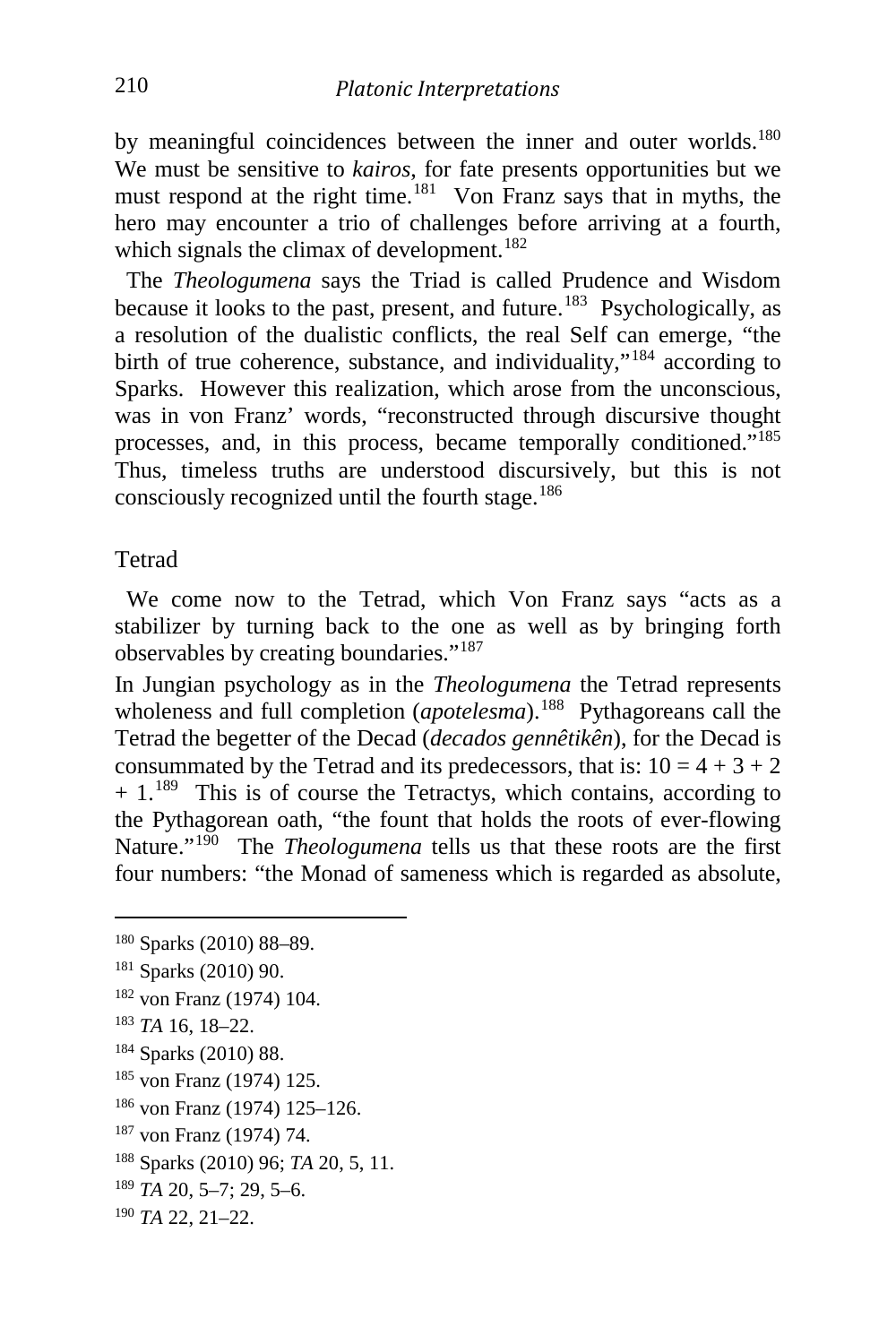the Dyad of difference and what is already relative, the Triad of particularity and of actual oddness, the Tetrad of actual evenness."[191](#page-21-0)

 According to von Franz, "Jung devoted practically the whole of his life's work to demonstrating the vast psychological significance of the number four."<sup>192</sup> The significance of the Tetrad is that it a symbol of psychological wholeness and integration.[193](#page-21-2) One reason, as Jung explains, is that once unconscious content emerges into consciousness, it becomes subject to the four functions of consciousness: perception, thought, feeling, and intuition.<sup>[194](#page-21-3)</sup> Advancing from the Triad to the Tetrad requires acknowledging and integrating all four functions. At the triadic level, we are comfortable relying on our dominant function and its two auxiliary functions, but at the tetradic level we must recognize and integrate our inferior function, and accept the gifts it has to offer.[195](#page-21-4) As Alain Negre says, "Its integration into consciousness corresponds to the passage from Three to Four, allowing a return to the One, not through a regression to the fusional state but in a fully differentiated plane of consciousness."[196](#page-21-5) In particular, the fourth level requires that we embrace our Shadows, personal and collective, so we may recognize their intervention in our lives and recruit them to fulfill our destinies.<sup>197</sup>

 In Jungian psychology as in the *Theologumena* the Tetrad represents wholeness and embodiment. Therefore the Tetrad leads back to the Monad, not as an unconscious undifferentiated plenum, but as a consciously articulated whole.[198](#page-21-7) In this connection Jungians quote the alchemical Axiom of Maria Prophetissa: "Out of the One comes Two,

i, <sup>191</sup> *TA* 23, 4–9.

<span id="page-21-1"></span><span id="page-21-0"></span><sup>192</sup> von Franz (1974) 115.

<span id="page-21-2"></span><sup>193</sup> Sparks (2010) 57.

<span id="page-21-3"></span><sup>194</sup> von Franz (1974) 121; Jung (*CW* 10) ¶774.

<span id="page-21-4"></span> $195$  von Franz (1974) 127–129. Out of the four functions (thinking, sensation, feeling, intuition), a person's dominant function is the one that is most developed and on which he or she habitually relies. The inferior function is its opposite (thinking and feeling are opposites, as are sensation and intuition). The other two functions are auxiliary.

<span id="page-21-5"></span><sup>196</sup> Negre (2018) 67.

<span id="page-21-6"></span><sup>197</sup> von Franz (1974) 128, 133–134; Sparks (2010) 107–108.

<span id="page-21-7"></span><sup>198</sup> Sparks (2010) 60.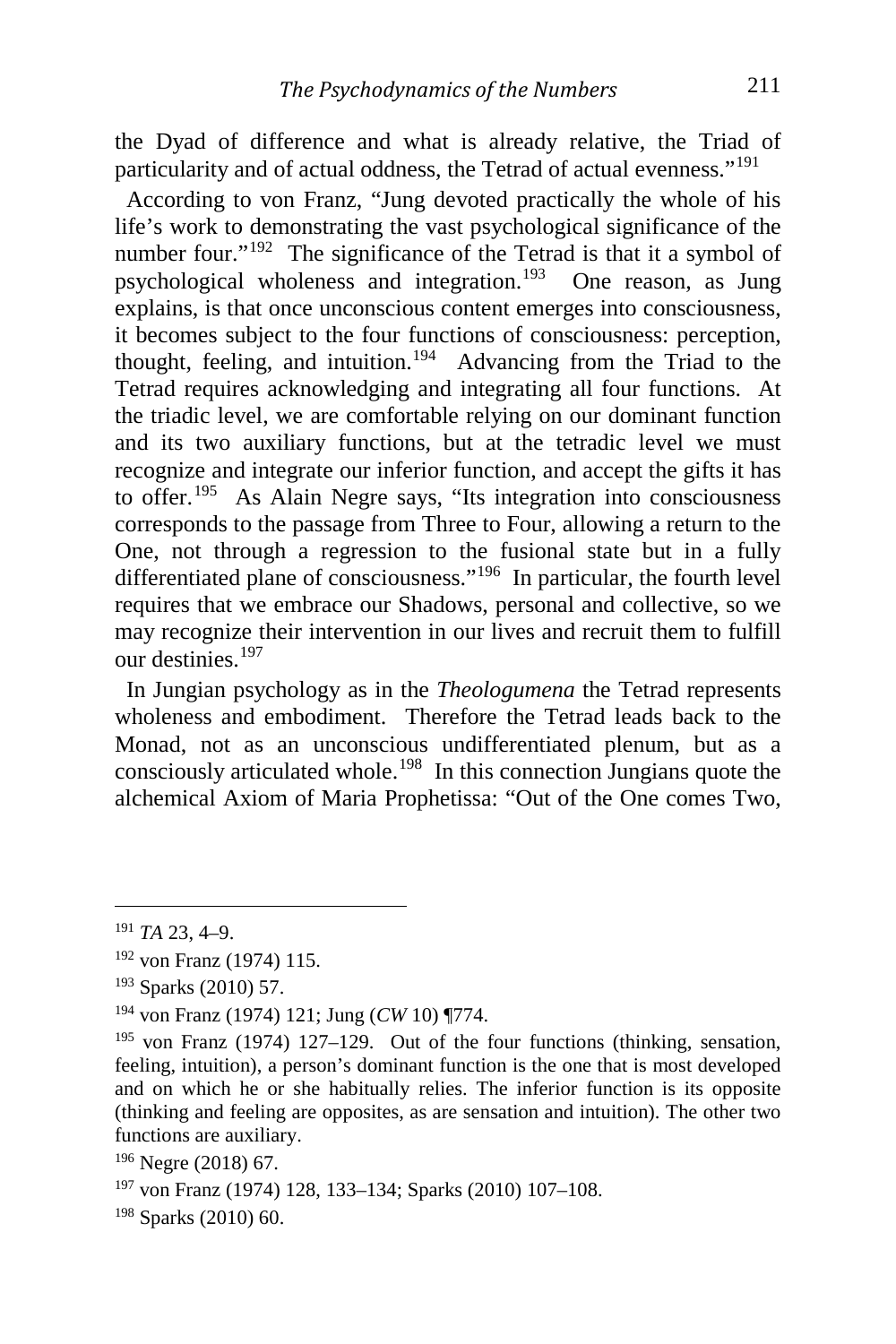out of Two comes Three, and from the Third comes the One as the Fourth $"199$  $"199$ 

 The *Theologumena* says that there are four basic numerical qualities: sameness in the monad, difference in the dyad, surface in the triad, and solidity in the tetrad.<sup>[200](#page-22-1)</sup> Likewise, at the fourth psychological stage the Triad enters material reality and interacts with it; the previously personal revelation "is accordingly reshaped, modified, humanized, relativized."[201](#page-22-2) The *Theologumena* says, "The tetrad is the first to encompass minimal and most seminal embodiment" (*sômatôsis elakistê kai spermatikôtatê*),<sup>[202](#page-22-3)</sup> because the most elementary body is fire, which is shaped like a tetrahedron, which has four sides and four corners.[203](#page-22-4) The fourth unit, which created the tetrahedron from the triangle and stands above it, can symbolize the more objective perspective that the Tetrad will bring to the triadic resolution.<sup>[204](#page-22-5)</sup> The  $1 + 3$  structure of the Tetrad is symbolized by the fact that it is the sum of the first two triangular numbers, the Monad and the Triad.[205](#page-22-6)

 The Tetrad represents a new level of psychological integrity for, as the *Theologumena* tells us, the tetrahedron is "hard to dissolve"  $(dusdialuton);^{206}$  $(dusdialuton);^{206}$  $(dusdialuton);^{206}$  it "binds everything in a pyramidal manner."<sup>207</sup> The psychological goal is to integrate the multiplicity of the psyche into a new unity, in Spark's words, "a re-centered and stable personality."[208](#page-22-9) Recalling the Axiom of Maria, he says, "The four is the same as the one—a singular, solid, and unique individual who is open,"[209](#page-22-10) and von Franz says, "the four acts as a stabilizer by turning back to the one."<sup>[210](#page-22-11)</sup> Likewise, the *Theologumena* associates the Tetrad with Heracles

- <span id="page-22-2"></span><sup>201</sup> Sparks (2010) 96.
- <span id="page-22-3"></span><sup>202</sup> Waterfield (1988) 57; *TA* 23.11–12.
- <span id="page-22-4"></span><sup>203</sup> *TA* 23, 12–16.
- <span id="page-22-5"></span><sup>204</sup> Cf. Sparks (2010) 98.
- <span id="page-22-6"></span><sup>205</sup> von Franz (1974) 113–114.
- <span id="page-22-7"></span><sup>206</sup> *TA* 26, 6.
- <span id="page-22-8"></span><sup>207</sup> Waterfield (1988) 61.
- <span id="page-22-9"></span><sup>208</sup> Sparks (2010) 56.
- <span id="page-22-10"></span><sup>209</sup> Sparks (2010) 108n93.
- <span id="page-22-11"></span><sup>210</sup> von Franz (1974) 74.

<span id="page-22-0"></span><sup>199</sup> von Franz (1974) 65; Jung (*CW* 12) ¶26.

<span id="page-22-1"></span><sup>200</sup> *TA* 25, 14–16.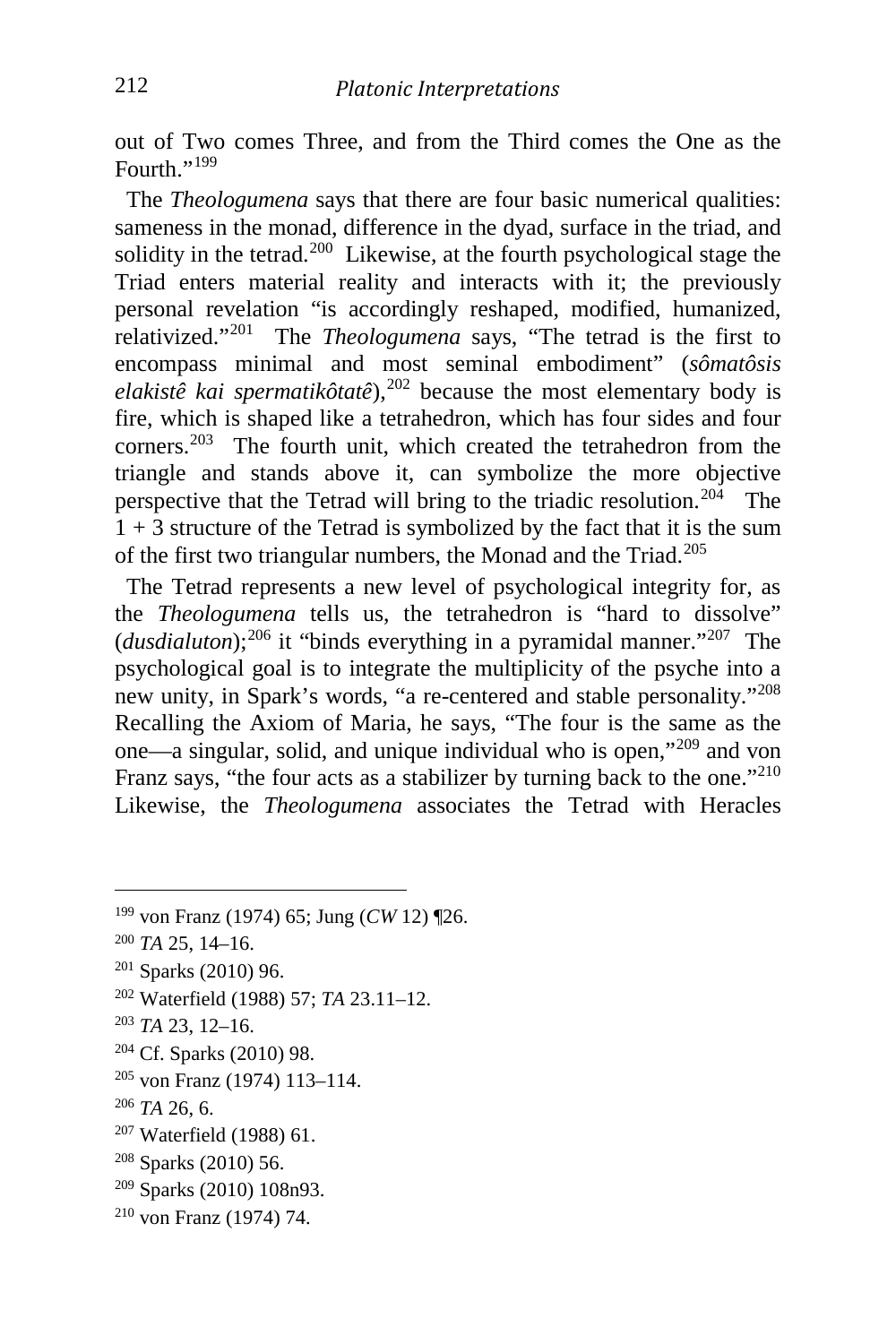because he was considered steadfast and a moral hero.<sup>[211](#page-23-0)</sup> Moreover, it calls the Tetrad Justice because a square based on four is the only square whose area and perimeter are equal. $^{212}$  $^{212}$  $^{212}$ 

 The Tetrad is the first evenly even number and the first properly square number, which also symbolizes its stability and security.<sup>[213](#page-23-2)</sup> The Pythagoreans say the Tetrad is called "the enduring one" (*tetlada*),<sup>[214](#page-23-3)</sup> because its square root, the Dyad, was the first to endure separation from the Monad, and because the Tetrad is the cause of the three spatial dimensions.[215](#page-23-4) The *Theologumena* also associates the Tetrad with four measures of change: eternity, time, critical time, and passing time (*aiôn*, *khronos*, *kairos*, *hôra*),<sup>[216](#page-23-5)</sup> therefore it brings the transcendent Triad into time and space.

 Von Franz says that the "difficult step" from the Triad to the Tetrad is "the progression from the infinitely conceivable to finite reality," $^{217}$  $^{217}$  $^{217}$ because the Triad represents the fated pattern of one's life, "genuine possibility," the "transcendental continuum," which has been made conscious, but the Tetrad seeks to actualize it in material reality, in one's actual embodied life.<sup>[218](#page-23-7)</sup> According to Sparks, the Tetrad represents a genuine selfhood that is accessible and open to outside influences, emotionally available, and humane. $219$ 

 To some extent, the psychological difference between the Triad and the Tetrad is the difference between the generic and the individual. The triadic stage involved the conscious recognition of universal truths from the collective unconscious, but at the tetradic stage we realize that they are necessarily grasped by finite, embodied, historical human

<span id="page-23-0"></span><sup>211</sup> *TA* 28, 1–2, 18–20.

<span id="page-23-1"></span><sup>212</sup> *TA* 29, 6–8. A square with side 4 has perimeter 16 and area 16. A square with side 3 has perimeter 12, which is greater than its area 9, whereas a square with side 5 has perimeter 20, which is less than its area 25.

<span id="page-23-2"></span><sup>213</sup> *TA* 28, 2–4.

<span id="page-23-3"></span><sup>214</sup> *TA* 29, 2.

<span id="page-23-4"></span><sup>215</sup> *TA* 29, 4–5. One point has no dimension, two points define a line, three define a plane, and four a volume.

<span id="page-23-5"></span><sup>216</sup> *TA* 24, 12–18.

<span id="page-23-6"></span><sup>217</sup> von Franz (1974) 122.

<span id="page-23-7"></span><sup>218</sup> Sparks (2010) 101–102.

<span id="page-23-8"></span><sup>219</sup> Sparks (2010) 98–99.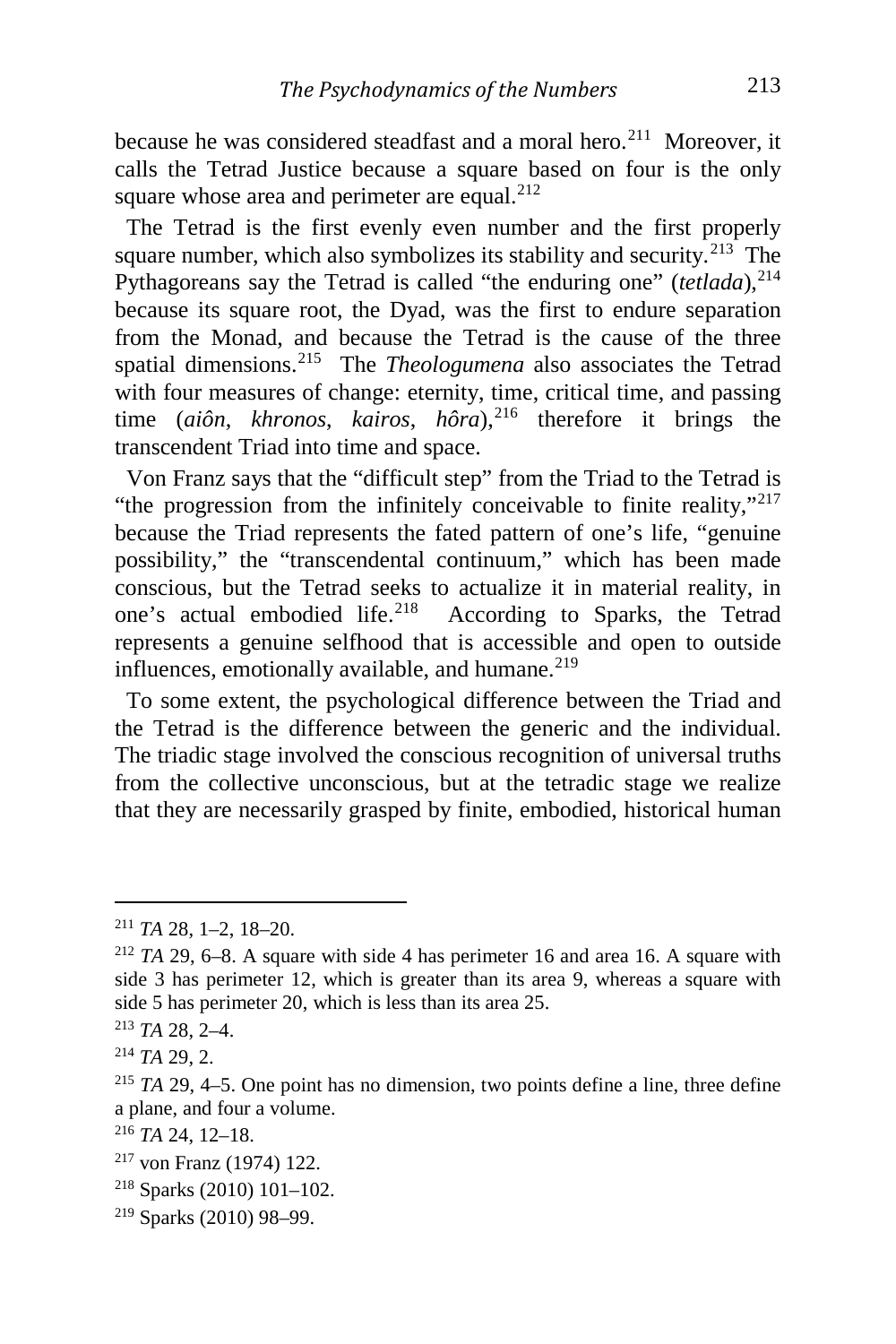beings. Therefore the first four archetypal numbers define four corresponding levels of consciousness: $220$ 

- I. Uncritical unconsciousness
- II. Dualistic: tension, doubt, criticism
- III. Gnosis: unity in higher world
- IV. Ego as herald of universal truths

 The insights and inspirations arising from the unconscious in the third stage must be interpreted and explained using the time-bound discursive process of conscious thought; this is the fourth level.<sup>221</sup> In this way, according to Sparks, "we can both have and detach from our own 'divine truth', *and* enter into open conversation and productive self-reflection."<sup>[222](#page-24-2)</sup> The tetradic level of consciousness recognizes that although the triadic insights come as divine revelations, they are modified by individual conscious interpretation. The ego therefore becomes the interpreter<sup>[223](#page-24-3)</sup> and assumes the role of Hermes, messenger of the gods. The *Theologumena* identifies Hermes with the Tetrad, for Hermes was commonly represented on four-sided herms<sup>[224](#page-24-4)</sup> and was born on the fourth day of the fourth month, according to tradition.<sup>[225](#page-24-5)</sup>

 Although the triadic truths are timeless, they are reconstructed in a temporal context by time-bound discursive thought.<sup>226</sup> At the triadic level we were certain of the universality of the triadic synthesis, but at the tetradic level we understand that these truths have to be relativized to *our* time and place.<sup>[227](#page-24-7)</sup> We learn to separate their apparent absolute validity from our unavoidably subjective interpretation; Truth with a capital "T" is replaced by "my truth."[228](#page-24-8) Nevertheless, since our subjective conscious interpretation is faced with an objective

<span id="page-24-0"></span><sup>220</sup> Sparks (2010) 105–106; von Franz (1974) 124–125.

<span id="page-24-1"></span><sup>221</sup> von Franz (1974) 125–126.

<span id="page-24-2"></span> $222$  Sparks (2010) 108, emphasis in original.

<span id="page-24-3"></span><sup>223</sup> Sparks (2010) 106.

<span id="page-24-4"></span><sup>224</sup> *TA* 28, 2–4.

<span id="page-24-5"></span><sup>225</sup> That is, the month Hermaios in Argos; see Kerényi (1995) 56–57.

<span id="page-24-6"></span><sup>226</sup> von Franz (1974) 125.

<span id="page-24-7"></span><sup>227</sup> Sparks (2010) 104, 106.

<span id="page-24-8"></span><sup>228</sup> Sparks (2010) 102–103; von Franz (1974) 126.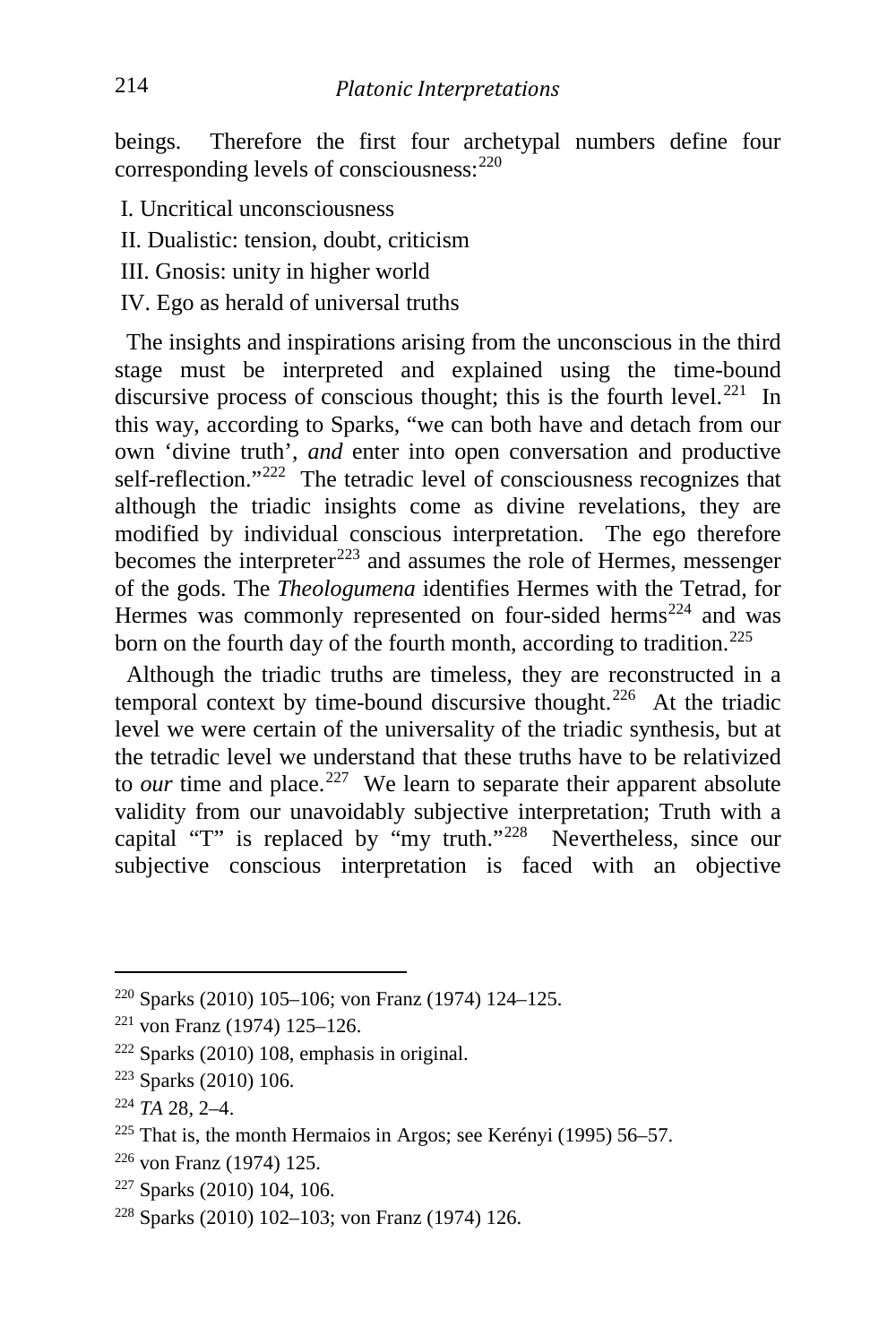unconscious, we must engage it through means such as dream interpretation and active imagination<sup>[229](#page-25-0)</sup> (theurgy).

 The double opposition of the square immediately brings its center to our attention, and the centered square or quincunx has a special meaning, for it shows the Tetrad both as emergent from the Monad and as an articulated Monad.[230](#page-25-1) Jung points to the Western alchemical tradition in which the centered square represents the quintessence in the center of the elemental square.[231](#page-25-2) Von Franz says the *quinta essentia* "represents the most refined, spiritually imaginable unity of the four elements."[232](#page-25-3) The quincunx and the quintessence both point us toward the Pentad, but it and the rest of the Decad lie outside the scope of this paper.

#### Conclusions

 In conclusion, I have argued that numbers are not mere quantities and that the first four numbers, in particular, have rich qualitative structures; they are psychologically potent and numinous. Jung and the Jungians have explored these archetypal numbers, which have psychodynamical properties common to all people; like all archetypes, they are rooted in human neurophysiology. These properties agree with many of the qualities of the archetypal numbers described in the *Theologumena Arithmeticae* and other traditional arithmological sources. Therefore a complete Platonic philosophy of mathematics should include the interior, psychodynamical, qualitative structure of the numbers as well as their external, formal, quantitative structure. The archetypal numbers are psychologically objective, independent of our conscious construction, and exist as potent forces in our psyches and as governors of our lives.

<span id="page-25-0"></span><sup>229</sup> Sparks (2010) 103–104.

<span id="page-25-1"></span><sup>230</sup> von Franz (1974) 120–121, 124.

<span id="page-25-2"></span><sup>231</sup> Jung (*CW* 10) ¶774; von Franz (1974) 120–121.

<span id="page-25-3"></span><sup>232</sup> von Franz (1974) 120–121.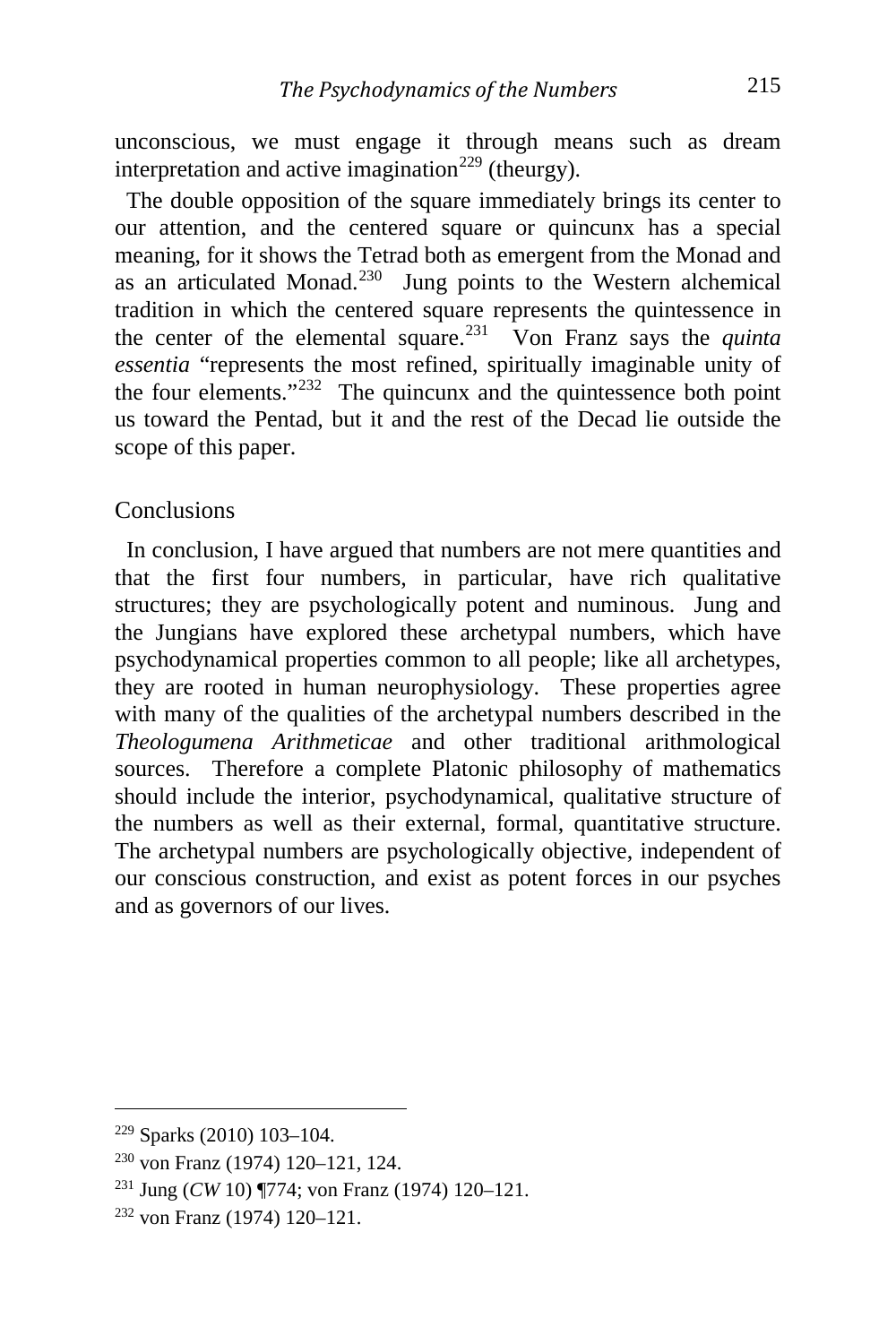### Bibliography

#### Editions

- Anatolius. Heiberg, J. L. 1901. Anatolius sur les dix premiers nombres. *Annales internationales d'histoire, Congrès de Paris, 1900, 5e section, histoire de sciences*, Paris, 27–57.
- Iamblichus, pseudo-. de Falco, V. 1975. *[Iamblichi] theologumena arithmeticae*. Ed. add. & corr., U. Klein. Stuttgart: Teubner.
- Laks, A., Most, G. W. 2016. *Early Greek philosophy, vol. IV: Western Greek thinkers, part I*. Cambridge: Harvard.
- Theon. Hiller, E. 1878. *Theonis Smyrnaei philosophi Platonici expositio rerum mathematicarum ad legendum Platonem utilium*. Leipzig: Teubner.

#### **Translations**

- Anatolius. 1995. Anatolius: On the decad. D. Fideler (Ed.), *Alexandria 3*: 180–194. Trans. R. Waterfield. Grand Rapids: Phanes.
- Iamblichus, pseudo-. 1988. *The theology of arithmetic: On the mystical, mathematical and cosmological symbolism of the first ten numbers*. Trans. R. Waterfield. Grand Rapids: Phanes/Kairos.
- Porphyry. 1991. *On the cave of the nymphs*. Trans. T. Taylor. Intro. K. Raine. Grand Rapids: Phanes.

Secondary Sources

- Butterworth, B. 1999a. *The mathematical brain*. New York: Macmillan.
- Butterworth, B. 1999b. *What counts: How every brain is hardwired for math*. New York: Free Press.
- Crossley, J. N. 2007. *Growing ideas of number*. Camberwell: ACER Press.
- Feuerstein, G. 1994. *Spirituality by the numbers*. New York: G. P. Putnam's Sons.
- Harvey, B. M., Klein, B. P., Petridou, N., Dumoulin, S. O. 2013. Topographic representation of numerosity in the human parietal cortex. *Science* 341:1123–6. <https://doi.org/10.1126/science.1239052>
- Jacobi, J. 1967. *The way of individuation*. Trans. R. F. C. Hull. London: Hodder & Stoughton.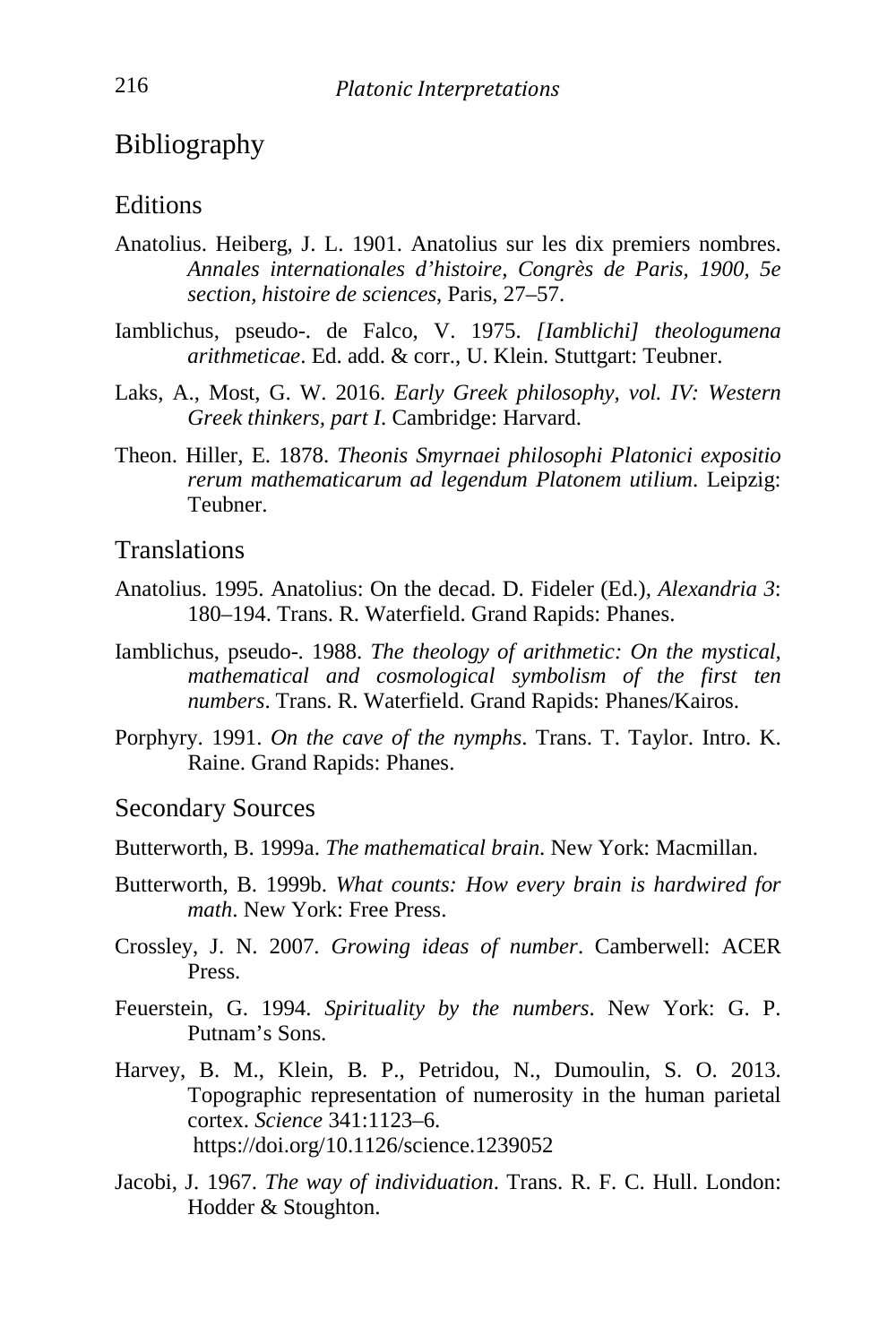- Jung, C. G. *CW*. *The collected works of C. G. Jung*. Ed. H. Read, M. Fordham, and G. Adler. London: Routledge & Kegan Paul, 1953– 78; New York: Pantheon, 1953–60, and Bollingen Foundation, 1961–67; Princeton: Princeton University Press, 1967–78.
- *--------* 1983. *The essential Jung*. Sel. & intr. A. Storr. Princeton: Princeton University Press.
- *--------* 1997. *Jung on active imagination*. Ed. & Intro., J. Chodorow. Princeton: Princeton Univ. Press.
- *--------* 2009. *The red book: Liber novus*. Ed. & trans. S. Shamdasani. New York: W. W. Norton.
- Kalvesmaki, J. 2006. Formation of the early Christian theology of arithmetic: Number symbolism in the late second and early third century (Ph.D. diss., Dept. of Early Christian Studies, Catholic University of America).
- Kerényi, K. 1995. *Hermes: Guide of souls*, rev. ed. Trans. M. Stein. Dallas: Spring.
- Kingsley, P. 2018. *Catafalque: Carl Jung and the end of humanity*, 2 vols. London: Catafalque Press.
- Lakoff, G., Núñez, R. 2000. *Where mathematics comes from: How the embodied mind brings mathematics into being*. New York: Basic Books.
- MacLennan, B. J. 2003. Evolutionary neurotheology and the varieties of religious experience. In *NeuroTheology: Brain, Science, Spirituality, Religious Experience*, ed. by R. Joseph, 317–334. San Jose: University Press, California.
- *--------* 2005. Evolution, Jung, and theurgy: Their role in modern Neoplatonism. In *History of Platonism: Plato Redivivus*, ed. R. Berchman and J. Finamore, 305–322. New Orleans: University Press of the South.
- *--------* 2006a. Evolutionary Jungian psychology. *Psychological Perspectives* 49:9–28.
- *--------* 2006b. Individual soul and world soul: The process of individuation in Neoplatonism and Jung. In *Wegmarken der Individuation*, ed. T. Arzt and A. Holm. Würzburg: Königshausen & Neumann, 83–116.
- *--------* 2019. Neurophenomenology and Neoplatonism. *International Journal of the Platonic Tradition* 13:1–17.
- Menninger, K. 1992. *Number words and number symbols: A cultural history of numbers*. New York: Dover.